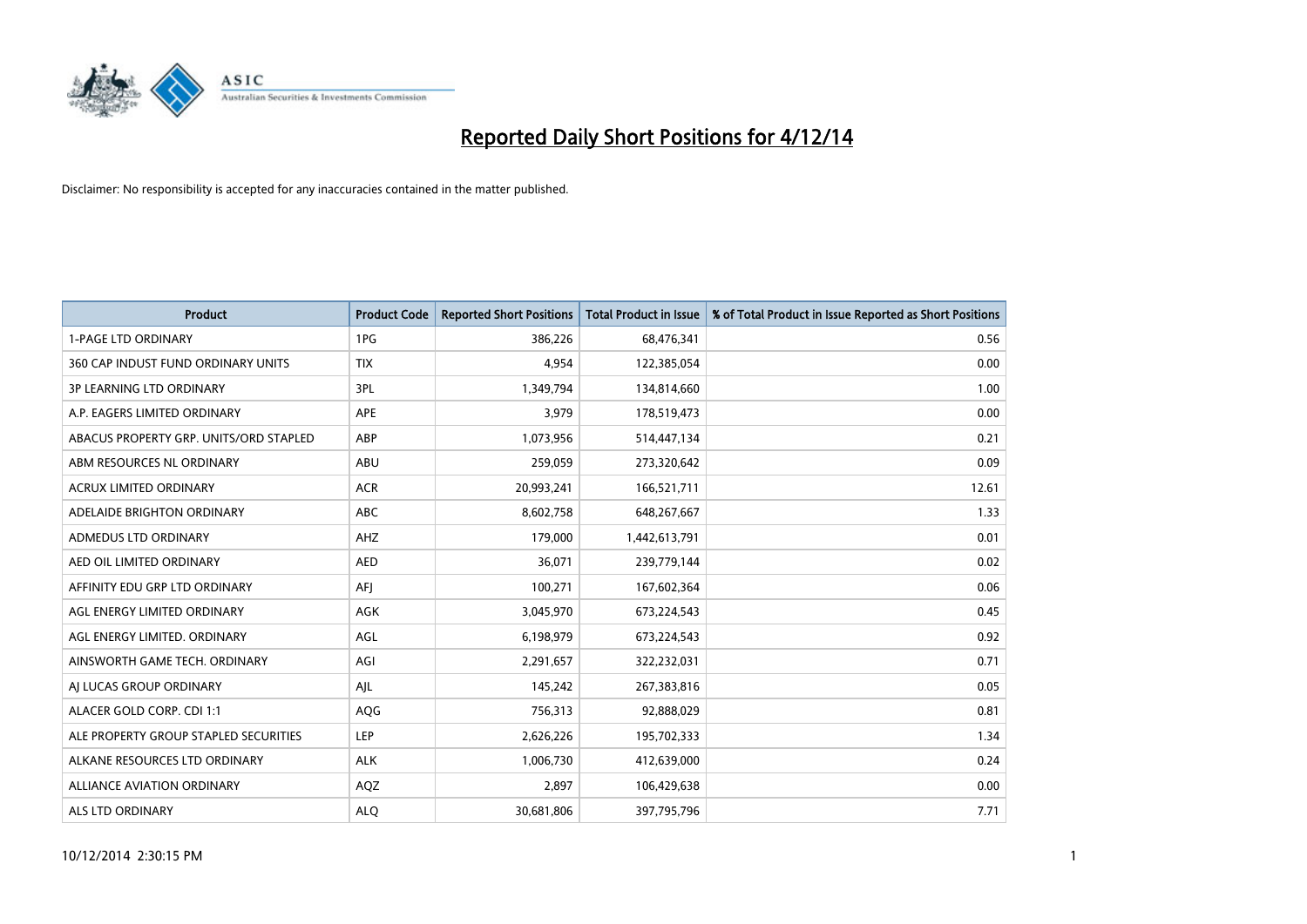

| <b>Product</b>                          | <b>Product Code</b> | <b>Reported Short Positions</b> | <b>Total Product in Issue</b> | % of Total Product in Issue Reported as Short Positions |
|-----------------------------------------|---------------------|---------------------------------|-------------------------------|---------------------------------------------------------|
| ALTIUM LIMITED ORDINARY                 | <b>ALU</b>          | 130,473                         | 129,272,762                   | 0.10                                                    |
| ALUMINA LIMITED ORDINARY                | <b>AWC</b>          | 37,843,941                      | 2,806,225,615                 | 1.35                                                    |
| AMALGAMATED HOLDINGS ORDINARY           | <b>AHD</b>          | 87                              | 157,911,826                   | 0.00                                                    |
| AMCOM TELECOMM. ORDINARY                | AMM                 | 4,964,580                       | 266,399,148                   | 1.86                                                    |
| AMCOR LIMITED ORDINARY                  | AMC                 | 11,453,804                      | 1,206,684,923                 | 0.95                                                    |
| AMP LIMITED ORDINARY                    | AMP                 | 13,056,711                      | 2,957,737,964                 | 0.44                                                    |
| ANSELL LIMITED ORDINARY                 | <b>ANN</b>          | 5,743,045                       | 153,139,924                   | 3.75                                                    |
| ANTARES ENERGY LTD ORDINARY             | AZZ                 | 920,121                         | 255,000,000                   | 0.36                                                    |
| ANZ BANKING GRP LTD ORDINARY            | ANZ                 | 16,760,941                      | 2,756,627,771                 | 0.61                                                    |
| APA GROUP STAPLED SECURITIES            | <b>APA</b>          | 13,819,117                      | 835,750,807                   | 1.65                                                    |
| APN NEWS & MEDIA ORDINARY               | <b>APN</b>          | 353,306                         | 1,029,041,356                 | 0.03                                                    |
| AQUARIUS PLATINUM. ORDINARY             | <b>AOP</b>          | 2,742,280                       | 1,465,473,903                 | 0.19                                                    |
| ARAFURA RESOURCE LTD ORDINARY           | ARU                 | 2,000                           | 441,270,644                   | 0.00                                                    |
| ARB CORPORATION ORDINARY                | ARP                 | 675,862                         | 72,505,302                    | 0.93                                                    |
| ARDENT LEISURE GROUP STAPLED SECURITIES | AAD                 | 2,484,948                       | 438,666,245                   | 0.57                                                    |
| ARENA REIT. ORDINARY UNITS              | ARF                 | 172,455                         | 211,605,103                   | 0.08                                                    |
| ARISTOCRAT LEISURE ORDINARY             | ALL                 | 1,233,012                       | 630,022,253                   | 0.20                                                    |
| ARRIUM LTD ORDINARY                     | ARI                 | 68,894,159                      | 2,937,293,755                 | 2.35                                                    |
| ASALEO CARE LIMITED ORDINARY            | <b>AHY</b>          | 6,650,736                       | 603,469,434                   | 1.10                                                    |
| ASCIANO LIMITED ORDINARY                | <b>AIO</b>          | 2,224,240                       | 975,385,664                   | 0.23                                                    |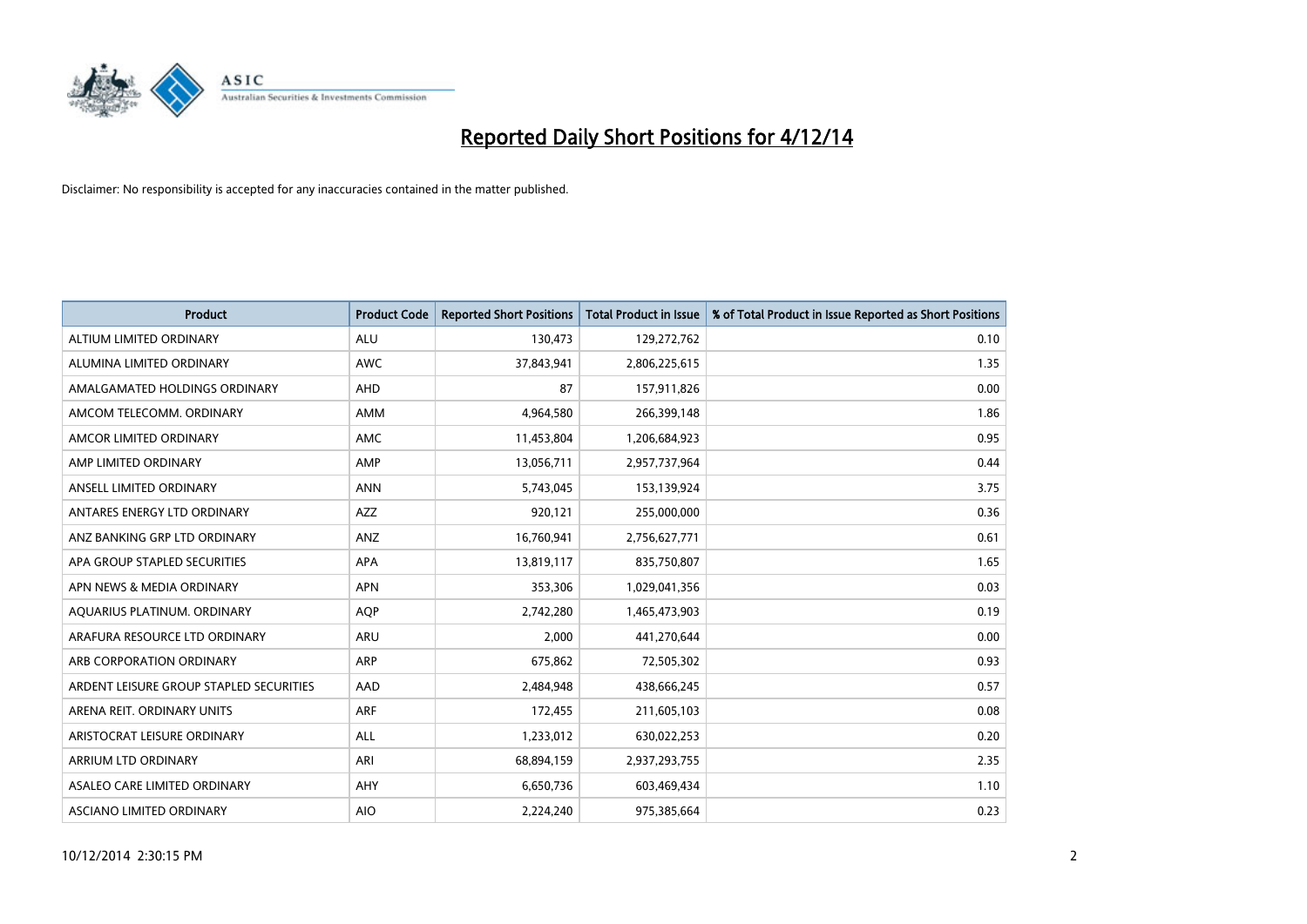

| <b>Product</b>                            | <b>Product Code</b> | <b>Reported Short Positions</b> | <b>Total Product in Issue</b> | % of Total Product in Issue Reported as Short Positions |
|-------------------------------------------|---------------------|---------------------------------|-------------------------------|---------------------------------------------------------|
| ASG GROUP LIMITED ORDINARY                | ASZ                 | 14,466                          | 206,720,839                   | 0.01                                                    |
| ASHLEY SERVICES GRP ORDINARY              | <b>ASH</b>          | 222,411                         | 150,000,000                   | 0.15                                                    |
| ASPEN GROUP ORD/UNITS STAPLED             | APZ                 | 131,853                         | 113,183,450                   | 0.12                                                    |
| ASPIRE MINING LTD ORDINARY                | <b>AKM</b>          | 3,000,001                       | 703,463,306                   | 0.43                                                    |
| ASTRO JAP PROP GROUP STAPLED US PROHIBIT. | AJA                 | 131,618                         | 67,197,388                    | 0.20                                                    |
| ASX LIMITED ORDINARY                      | ASX                 | 5,953,863                       | 193,595,162                   | 3.08                                                    |
| ATLAS IRON LIMITED ORDINARY               | <b>AGO</b>          | 105,777,646                     | 919,475,619                   | 11.50                                                   |
| ATRUM COAL NL ORDINARY                    | ATU                 | 71,865                          | 170,142,959                   | 0.04                                                    |
| AUCKLAND INTERNATION ORDINARY             | AIA                 | 85,544                          | 1,190,484,097                 | 0.01                                                    |
| AURIZON HOLDINGS LTD ORDINARY             | AZJ                 | 3,215,824                       | 2,137,284,503                 | 0.15                                                    |
| AUSDRILL LIMITED ORDINARY                 | ASL                 | 22,019,822                      | 312,277,224                   | 7.05                                                    |
| AUSENCO LIMITED ORDINARY                  | AAX                 | 901,895                         | 168,449,799                   | 0.54                                                    |
| AUSNET SERVICES STAPLED SECURITIES        | <b>AST</b>          | 37,006,380                      | 3,425,244,162                 | 1.08                                                    |
| AUST INDUSTRIAL REIT UNIT                 | ANI                 | 160,693                         | 96,288,031                    | 0.17                                                    |
| <b>AUSTAL LIMITED ORDINARY</b>            | ASB                 | 474,603                         | 346,772,567                   | 0.14                                                    |
| AUSTBROKERS HOLDINGS ORDINARY             | <b>AUB</b>          | 75,259                          | 61,712,763                    | 0.12                                                    |
| AUSTEX OIL LIMITED ORDINARY               | <b>AOK</b>          | 62,000                          | 558,571,402                   | 0.01                                                    |
| AUSTIN ENGINEERING ORDINARY               | ANG                 | 608,666                         | 84,274,004                    | 0.72                                                    |
| AUSTRALIAN AGRICULT, ORDINARY             | AAC                 | 7,245,719                       | 532,474,721                   | 1.36                                                    |
| AUSTRALIAN PHARM. ORDINARY                | API                 | 11,084,623                      | 488,115,883                   | 2.27                                                    |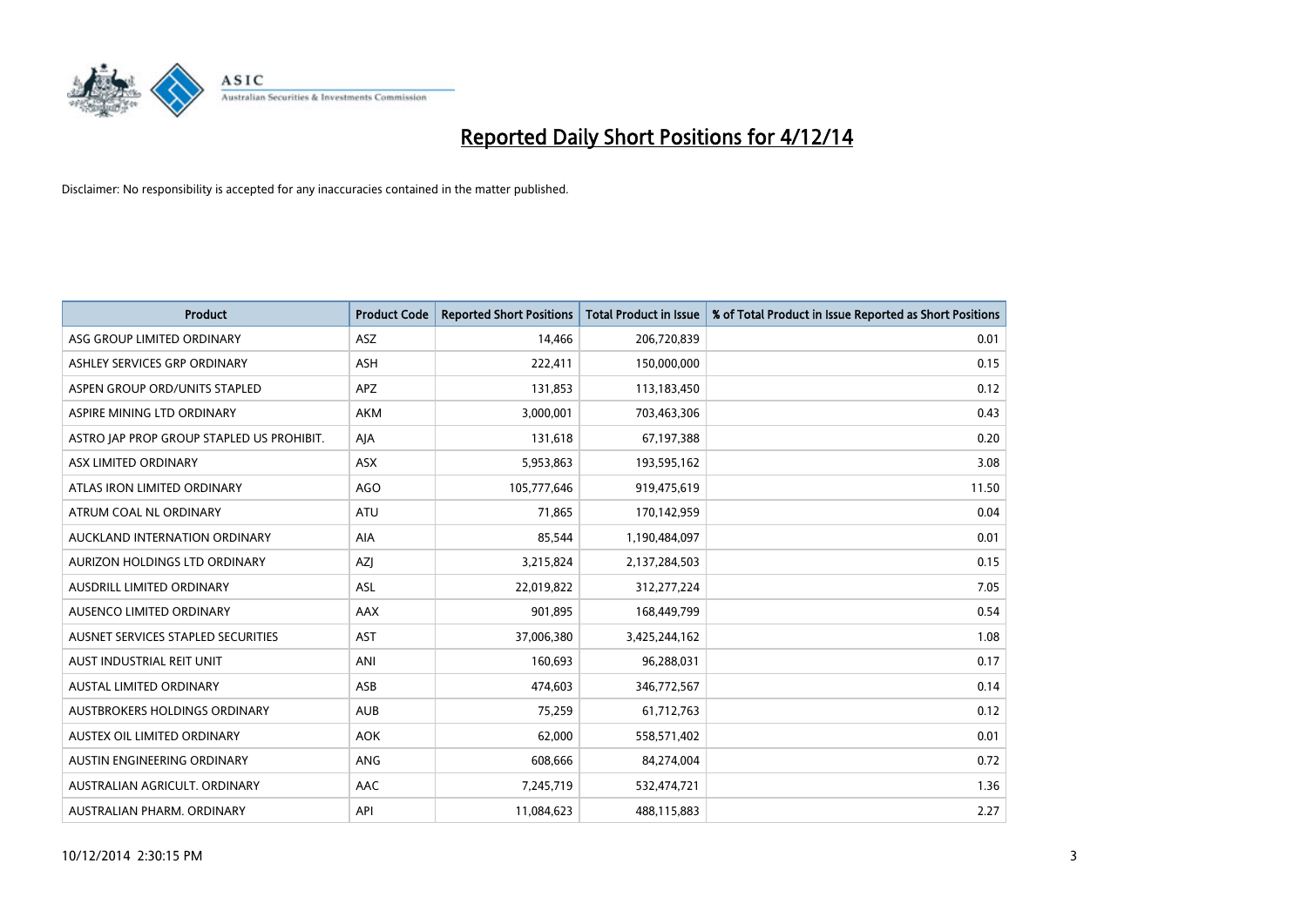

| <b>Product</b>                       | <b>Product Code</b> | <b>Reported Short Positions</b> | <b>Total Product in Issue</b> | % of Total Product in Issue Reported as Short Positions |
|--------------------------------------|---------------------|---------------------------------|-------------------------------|---------------------------------------------------------|
| AUTOMOTIVE HOLDINGS ORDINARY         | AHE                 | 3,654,193                       | 306,437,941                   | 1.19                                                    |
| AVANCO RESOURCES LTD ORDINARY        | AVB                 | 3,263,736                       | 1,661,675,855                 | 0.20                                                    |
| AVEO GROUP STAPLED SECURITIES        | AOG                 | 3,600,310                       | 499,536,460                   | 0.72                                                    |
| AWE LIMITED ORDINARY                 | AWE                 | 5,870,609                       | 525,861,050                   | 1.12                                                    |
| AZONTO PET LTD ORDINARY              | <b>APY</b>          | $\mathbf{1}$                    | 1,159,375,100                 | 0.00                                                    |
| AZUMAH RESOURCES ORDINARY            | <b>AZM</b>          | 1                               | 389,316,919                   | 0.00                                                    |
| <b>BANDANNA ENERGY ORDINARY</b>      | <b>BND</b>          | 17,540,654                      | 528,481,199                   | 3.32                                                    |
| BANK OF QUEENSLAND. ORDINARY         | <b>BOQ</b>          | 2,170,963                       | 366,982,047                   | 0.59                                                    |
| <b>BASE RES LIMITED ORDINARY</b>     | <b>BSE</b>          | 5,501,878                       | 563,902,771                   | 0.98                                                    |
| BATHURST RES LTD. ORDINARY           | <b>BRL</b>          | 303,448                         | 947,828,434                   | 0.03                                                    |
| BC IRON LIMITED ORDINARY             | <b>BCI</b>          | 14,755,806                      | 196,196,992                   | 7.52                                                    |
| BEACH ENERGY LIMITED ORDINARY        | <b>BPT</b>          | 13,768,523                      | 1,297,496,886                 | 1.06                                                    |
| BEADELL RESOURCE LTD ORDINARY        | <b>BDR</b>          | 56,538,277                      | 798,657,280                   | 7.08                                                    |
| <b>BEGA CHEESE LTD ORDINARY</b>      | <b>BGA</b>          | 2,762,982                       | 152,602,945                   | 1.81                                                    |
| BENDIGO AND ADELAIDE ORDINARY        | <b>BEN</b>          | 17,319,920                      | 450,927,758                   | 3.84                                                    |
| BERKELEY RESOURCES ORDINARY          | <b>BKY</b>          | 77,000                          | 180,361,323                   | 0.04                                                    |
| BETASHARESCASHETF ETF UNITS          | AAA                 | 700                             | 12,958,172                    | 0.01                                                    |
| <b>BHP BILLITON LIMITED ORDINARY</b> | <b>BHP</b>          | 9,305,570                       | 3,211,691,105                 | 0.29                                                    |
| <b>BIGAIR GROUP LIMITED ORDINARY</b> | <b>BGL</b>          | 87,657                          | 172,872,340                   | 0.05                                                    |
| <b>BILLABONG ORDINARY</b>            | <b>BBG</b>          | 11,112,752                      | 990,370,034                   | 1.12                                                    |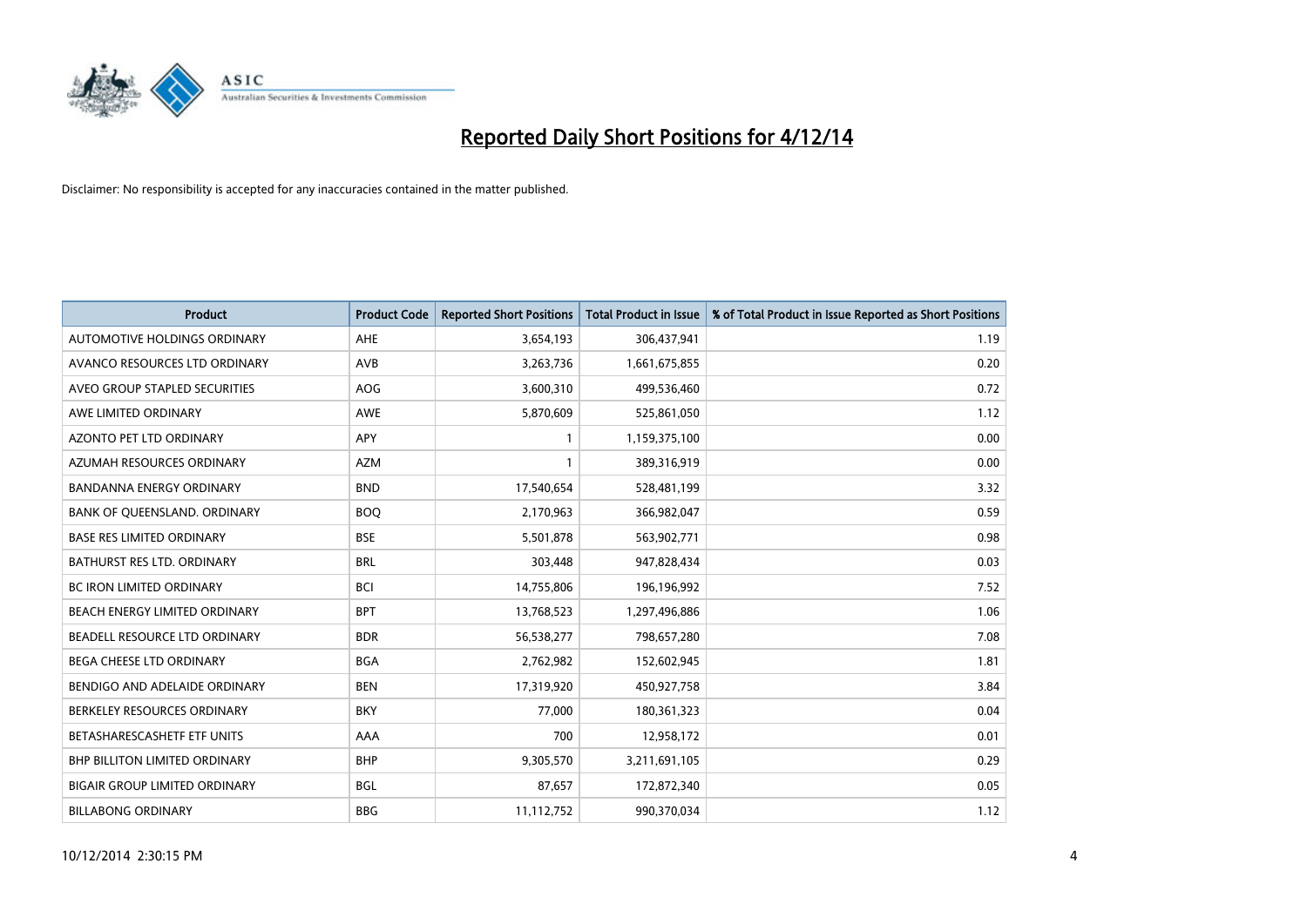

| <b>Product</b>                         | <b>Product Code</b> | <b>Reported Short Positions</b> | <b>Total Product in Issue</b> | % of Total Product in Issue Reported as Short Positions |
|----------------------------------------|---------------------|---------------------------------|-------------------------------|---------------------------------------------------------|
| BIRIMIAN GOLD LTD ORDINARY             | <b>BGS</b>          | 200,000                         | 864,981,654                   | 0.02                                                    |
| <b>BLACKHAM RESOURCES ORDINARY</b>     | <b>BLK</b>          | 905,139                         | 143,614,941                   | 0.63                                                    |
| <b>BLACKMORES LIMITED ORDINARY</b>     | <b>BKL</b>          | 12,217                          | 17,224,199                    | 0.07                                                    |
| BLACKTHORN RESOURCES ORD US PROHIBITED | <b>BTR</b>          | 11,369                          | 164,285,950                   | 0.01                                                    |
| <b>BLUESCOPE STEEL LTD ORDINARY</b>    | <b>BSL</b>          | 7,441,421                       | 559,227,871                   | 1.33                                                    |
| <b>BOART LONGYEAR ORDINARY</b>         | <b>BLY</b>          | 21,758,459                      | 502,488,790                   | 4.33                                                    |
| BORAL LIMITED, ORDINARY                | <b>BLD</b>          | 14,299,560                      | 782,736,249                   | 1.83                                                    |
| <b>BRADKEN LIMITED ORDINARY</b>        | <b>BKN</b>          | 6,797,871                       | 171,027,249                   | 3.97                                                    |
| <b>BRAMBLES LIMITED ORDINARY</b>       | <b>BXB</b>          | 8,530,402                       | 1,566,095,712                 | 0.54                                                    |
| <b>BREVILLE GROUP LTD ORDINARY</b>     | <b>BRG</b>          | 3,603,795                       | 130,095,322                   | 2.77                                                    |
| BRICKWORKS LIMITED ORDINARY            | <b>BKW</b>          | 51,023                          | 148,403,478                   | 0.03                                                    |
| BT INVESTMENT MNGMNT ORDINARY          | <b>BTT</b>          | 20,000                          | 290,699,283                   | 0.01                                                    |
| <b>BURSON GROUP LTD ORDINARY</b>       | <b>BAP</b>          | 2,441,040                       | 163,585,666                   | 1.49                                                    |
| <b>BURU ENERGY ORDINARY</b>            | <b>BRU</b>          | 16,265,652                      | 339,997,078                   | 4.78                                                    |
| <b>BWP TRUST ORDINARY UNITS</b>        | <b>BWP</b>          | 11,384,179                      | 639,724,826                   | 1.78                                                    |
| CABCHARGE AUSTRALIA ORDINARY           | CAB                 | 8,973,341                       | 120,430,683                   | 7.45                                                    |
| <b>CADENCE CAPITAL ORDINARY</b>        | <b>CDM</b>          | 148,501                         | 199,900,428                   | 0.07                                                    |
| CALTEX AUSTRALIA ORDINARY              | <b>CTX</b>          | 1,273,002                       | 270,000,000                   | 0.47                                                    |
| CAPE LAMBERT RES LTD ORDINARY          | <b>CFE</b>          | 280,137                         | 626,686,586                   | 0.04                                                    |
| CAPITOL HEALTH ORDINARY                | CAJ                 | 479,153                         | 431,517,271                   | 0.11                                                    |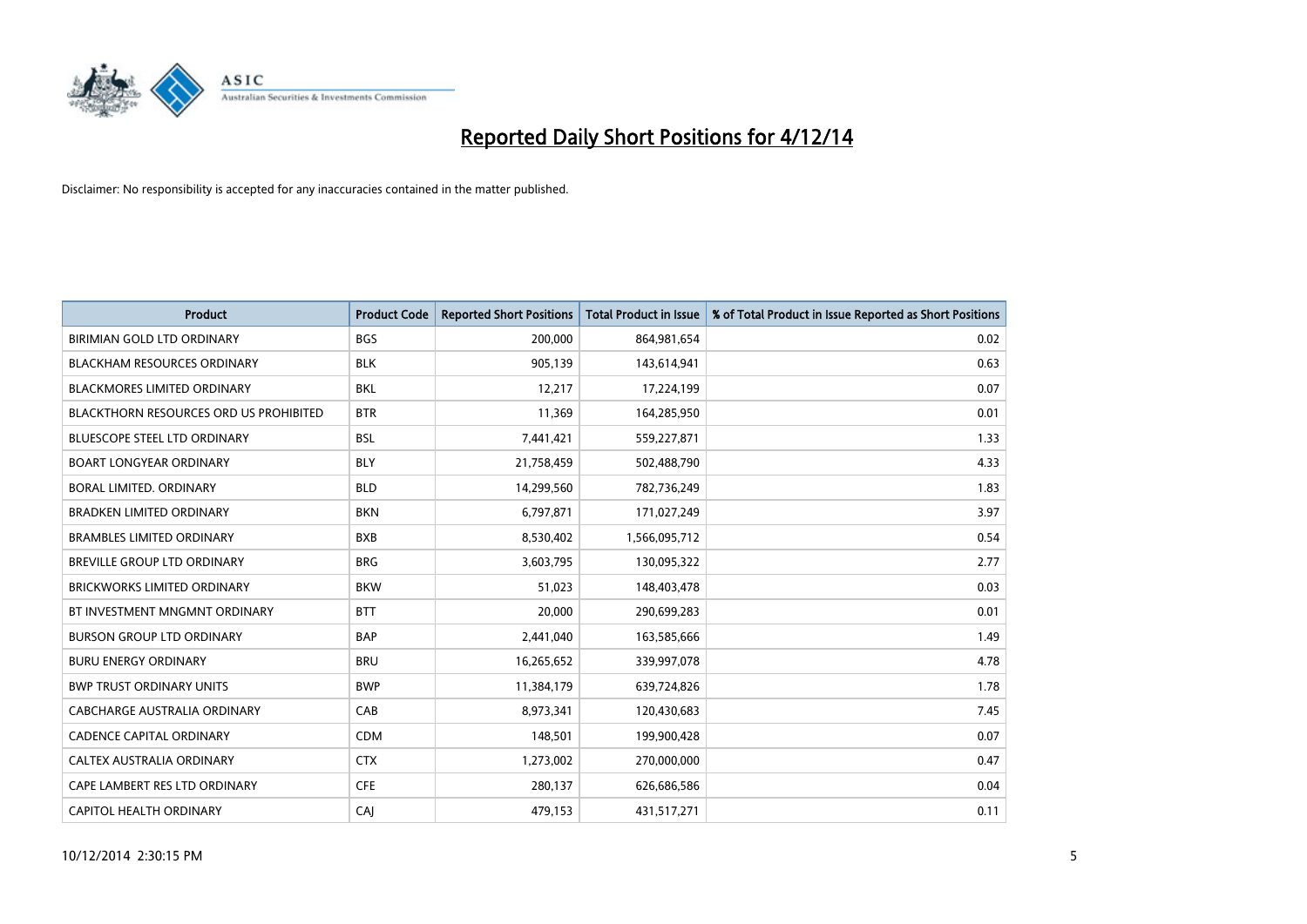

| <b>Product</b>                          | <b>Product Code</b> | <b>Reported Short Positions</b> | <b>Total Product in Issue</b> | % of Total Product in Issue Reported as Short Positions |
|-----------------------------------------|---------------------|---------------------------------|-------------------------------|---------------------------------------------------------|
| <b>CARDNO LIMITED ORDINARY</b>          | CDD                 | 12,760,720                      | 164,362,901                   | 7.76                                                    |
| CARNARVON PETROLEUM ORDINARY            | <b>CVN</b>          | 2,858,893                       | 987,288,369                   | 0.29                                                    |
| CARSALES.COM LTD ORDINARY               | <b>CRZ</b>          | 14,913,005                      | 238,949,885                   | 6.24                                                    |
| <b>CASH CONVERTERS ORDINARY</b>         | CCV                 | 9,899,067                       | 431,476,525                   | 2.29                                                    |
| CEDAR WOODS PROP. ORDINARY              | <b>CWP</b>          | 198,387                         | 78,336,371                    | 0.25                                                    |
| <b>CENTRAL PETROLEUM ORDINARY</b>       | <b>CTP</b>          | 233,598                         | 368,718,957                   | 0.06                                                    |
| CHALLENGER LIMITED ORDINARY             | <b>CGF</b>          | 753,823                         | 569,725,821                   | 0.13                                                    |
| CHANDLER MACLEOD LTD ORDINARY           | <b>CMG</b>          | 662,195                         | 547,985,086                   | 0.12                                                    |
| CHARTER HALL GROUP STAPLED US PROHIBIT. | <b>CHC</b>          | 577,901                         | 355,051,540                   | 0.16                                                    |
| <b>CHARTER HALL RETAIL UNITS</b>        | <b>CQR</b>          | 15,262,203                      | 372,893,153                   | 4.09                                                    |
| <b>CHORUS LIMITED ORDINARY</b>          | <b>CNU</b>          | 127,695                         | 396,369,767                   | 0.03                                                    |
| CLEARVIEW WEALTH LTD ORDINARY           | <b>CVW</b>          | 10,001                          | 581,111,182                   | 0.00                                                    |
| CLINUVEL PHARMACEUT, ORDINARY           | <b>CUV</b>          | 51,659                          | 42,466,435                    | 0.12                                                    |
| COAL OF AFRICA LTD ORDINARY             | <b>CZA</b>          | 426                             | 1,299,368,613                 | 0.00                                                    |
| <b>COALSPUR MINES LTD ORDINARY</b>      | <b>CPL</b>          | 464,173                         | 641,544,455                   | 0.07                                                    |
| COCA-COLA AMATIL ORDINARY               | <b>CCL</b>          | 27,912,709                      | 763,590,249                   | 3.66                                                    |
| COCHLEAR LIMITED ORDINARY               | <b>COH</b>          | 5,787,072                       | 57,081,775                    | 10.14                                                   |
| <b>COCKATOO COAL ORDINARY</b>           | <b>COK</b>          | 167,987                         | 4,560,196,928                 | 0.00                                                    |
| <b>CODAN LIMITED ORDINARY</b>           | <b>CDA</b>          | 196,575                         | 176,969,924                   | 0.11                                                    |
| COFFEY INTERNATIONAL ORDINARY           | <b>COF</b>          | 6,077                           | 255,833,165                   | 0.00                                                    |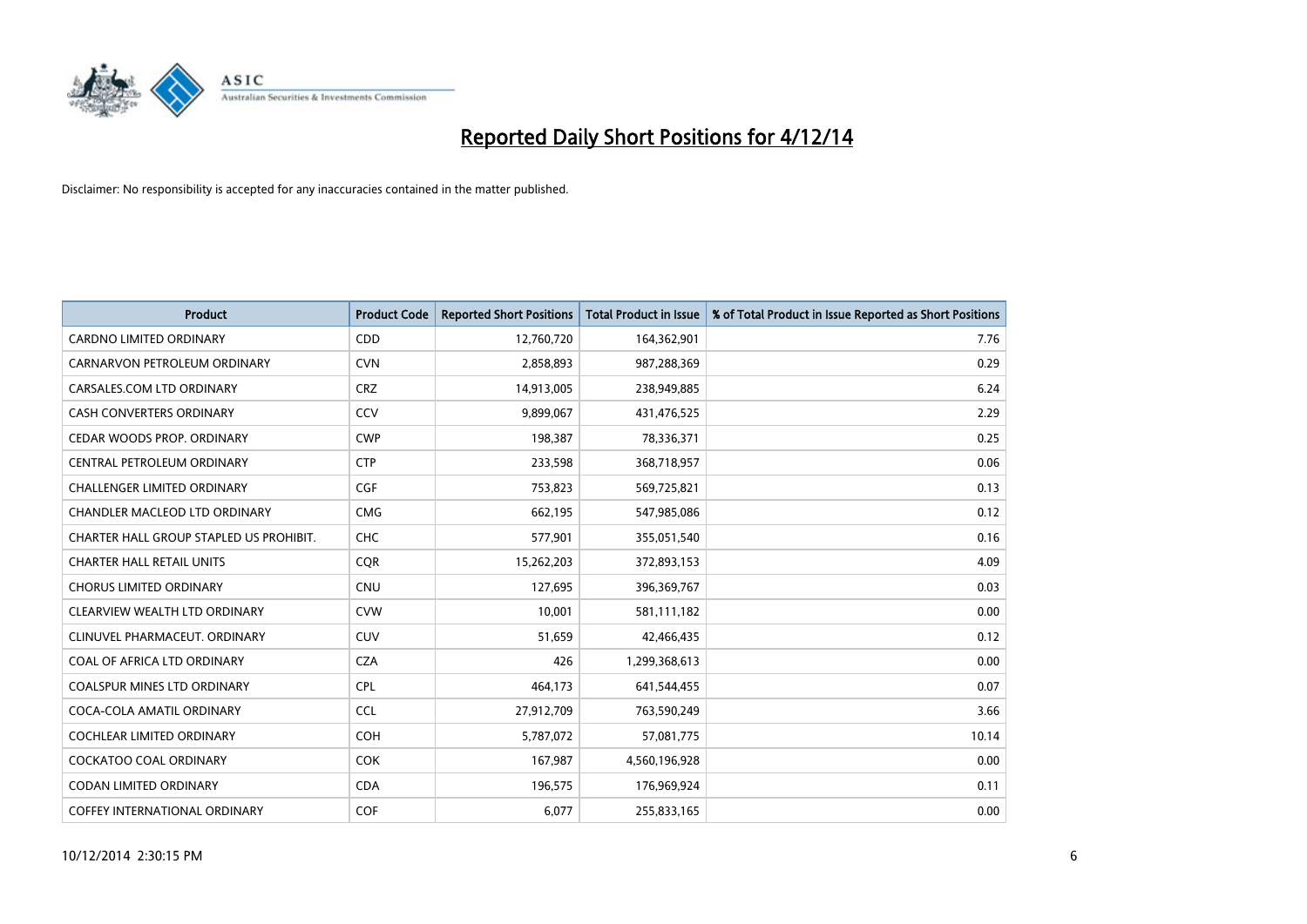

| <b>Product</b>                      | <b>Product Code</b> | <b>Reported Short Positions</b> | <b>Total Product in Issue</b> | % of Total Product in Issue Reported as Short Positions |
|-------------------------------------|---------------------|---------------------------------|-------------------------------|---------------------------------------------------------|
| <b>COKAL LTD ORDINARY</b>           | <b>CKA</b>          | 6,820                           | 471,487,926                   | 0.00                                                    |
| <b>COLLECTION HOUSE ORDINARY</b>    | <b>CLH</b>          | 3,708,206                       | 130,443,227                   | 2.84                                                    |
| <b>COLLINS FOODS LTD ORDINARY</b>   | <b>CKF</b>          | 100,000                         | 93,000,003                    | 0.11                                                    |
| COMMONWEALTH BANK, ORDINARY         | <b>CBA</b>          | 21,528,402                      | 1,621,319,194                 | 1.33                                                    |
| <b>COMPASS RESOURCES ORDINARY</b>   | <b>CMR</b>          | 7,472                           | 1,403,744,100                 | 0.00                                                    |
| COMPUTERSHARE LTD ORDINARY          | <b>CPU</b>          | 6,211,062                       | 556,203,079                   | 1.12                                                    |
| <b>COOPER ENERGY LTD ORDINARY</b>   | <b>COE</b>          | 98,886                          | 329,235,509                   | 0.03                                                    |
| <b>CORP TRAVEL LIMITED ORDINARY</b> | <b>CTD</b>          | 263,439                         | 90,517,621                    | 0.29                                                    |
| <b>COVER-MORE GRP LTD ORDINARY</b>  | <b>CVO</b>          | 5,228,882                       | 317,750,000                   | 1.65                                                    |
| <b>CREDIT CORP GROUP ORDINARY</b>   | CCP                 | 481,663                         | 46,296,407                    | 1.04                                                    |
| CROMWELL PROP STAPLED SECURITIES    | <b>CMW</b>          | 8,045,456                       | 1,735,299,783                 | 0.46                                                    |
| <b>CROWE HORWATH AUS ORDINARY</b>   | <b>CRH</b>          | 4,635,790                       | 273,005,429                   | 1.70                                                    |
| CROWN RESORTS LTD ORDINARY          | <b>CWN</b>          | 12,667,758                      | 728,394,185                   | 1.74                                                    |
| <b>CSG LIMITED ORDINARY</b>         | CSV                 | 426,474                         | 279,648,511                   | 0.15                                                    |
| <b>CSL LIMITED ORDINARY</b>         | <b>CSL</b>          | 2,278,000                       | 474,756,160                   | 0.48                                                    |
| <b>CSR LIMITED ORDINARY</b>         | <b>CSR</b>          | 12,818,190                      | 506,000,315                   | 2.53                                                    |
| <b>CUDECO LIMITED ORDINARY</b>      | <b>CDU</b>          | 9,840,788                       | 235,425,143                   | 4.18                                                    |
| DATA#3 LIMITED ORDINARY             | <b>DTL</b>          | 28,759                          | 153,974,950                   | 0.02                                                    |
| DECMIL GROUP LIMITED ORDINARY       | <b>DCG</b>          | 1,084,545                       | 168,657,794                   | 0.64                                                    |
| DEEP YELLOW LIMITED ORDINARY        | <b>DYL</b>          | 1,002                           | 1,891,494,412                 | 0.00                                                    |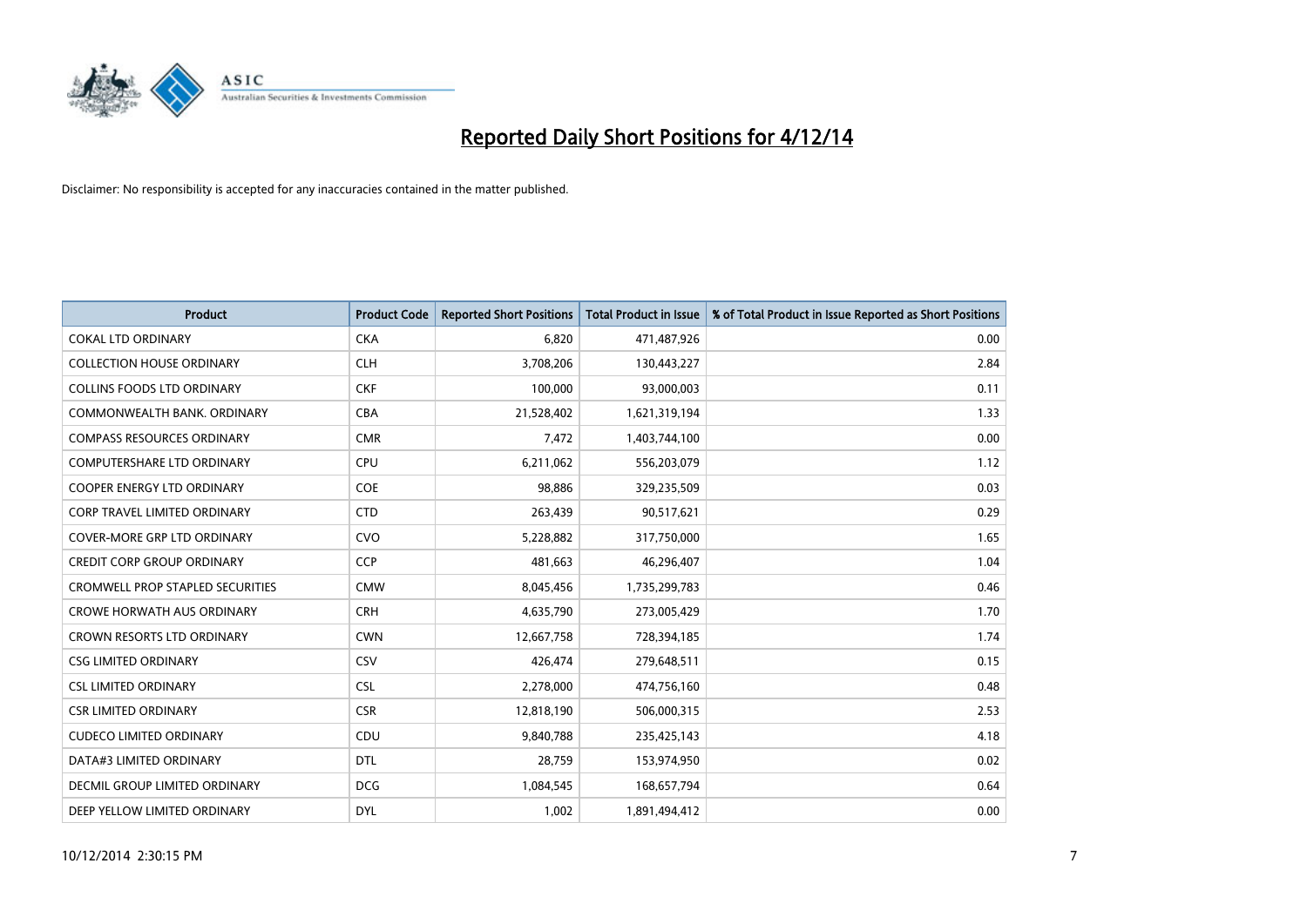

| <b>Product</b>                     | <b>Product Code</b> | <b>Reported Short Positions</b> | <b>Total Product in Issue</b> | % of Total Product in Issue Reported as Short Positions |
|------------------------------------|---------------------|---------------------------------|-------------------------------|---------------------------------------------------------|
| DEVINE LIMITED ORDINARY            | <b>DVN</b>          | 2.000                           | 158,730,556                   | 0.00                                                    |
| DEXUS PROPERTY GROUP STAPLED UNITS | <b>DXS</b>          | 1,974,070                       | 905,531,797                   | 0.22                                                    |
| DICK SMITH HLDGS ORDINARY          | <b>DSH</b>          | 17,512,763                      | 236,511,364                   | 7.40                                                    |
| DISCOVERY METALS LTD ORDINARY      | <b>DML</b>          | 1,238,011                       | 644,039,581                   | 0.19                                                    |
| DOMINO PIZZA ENTERPR ORDINARY      | <b>DMP</b>          | 1,414,627                       | 86,160,773                    | 1.64                                                    |
| DONACO INTERNATIONAL ORDINARY      | <b>DNA</b>          | 7,256,911                       | 461,434,022                   | 1.57                                                    |
| DORAY MINERALS LTD ORDINARY        | <b>DRM</b>          | 145,570                         | 165,834,256                   | 0.09                                                    |
| DOWNER EDI LIMITED ORDINARY        | <b>DOW</b>          | 25,619,852                      | 435,399,975                   | 5.88                                                    |
| DRILLSEARCH ENERGY ORDINARY        | <b>DLS</b>          | 17,496,644                      | 461,101,450                   | 3.79                                                    |
| DUET GROUP STAPLED US PROHIBIT.    | <b>DUE</b>          | 16,132,525                      | 1,327,719,444                 | 1.22                                                    |
| DULUXGROUP LIMITED ORDINARY        | <b>DLX</b>          | 5,211,124                       | 383,503,942                   | 1.36                                                    |
| ECHO ENTERTAINMENT ORDINARY        | <b>EGP</b>          | 8,263,005                       | 825,672,730                   | 1.00                                                    |
| <b>ELDERS LIMITED ORDINARY</b>     | <b>ELD</b>          | 17,952,162                      | 837,232,507                   | 2.14                                                    |
| ELEMENTAL MINERALS ORDINARY        | <b>ELM</b>          | 94,536                          | 381,850,877                   | 0.02                                                    |
| <b>EMECO HOLDINGS ORDINARY</b>     | <b>EHL</b>          | 9,011,475                       | 599,675,707                   | 1.50                                                    |
| ENERGY RESOURCES ORDINARY 'A'      | ERA                 | 11,876,773                      | 517,725,062                   | 2.29                                                    |
| ENERGY WORLD CORPOR. ORDINARY      | <b>EWC</b>          | 46,895,640                      | 1,734,166,672                 | 2.70                                                    |
| EQUATORIAL RES LTD ORDINARY        | EQX                 | 33                              | 122,185,353                   | 0.00                                                    |
| EQUITY TRUSTEES ORDINARY           | EQT                 | 33,334                          | 19,269,445                    | 0.17                                                    |
| ERM POWER LIMITED ORDINARY         | EPW                 | 1,098,326                       | 241,477,698                   | 0.45                                                    |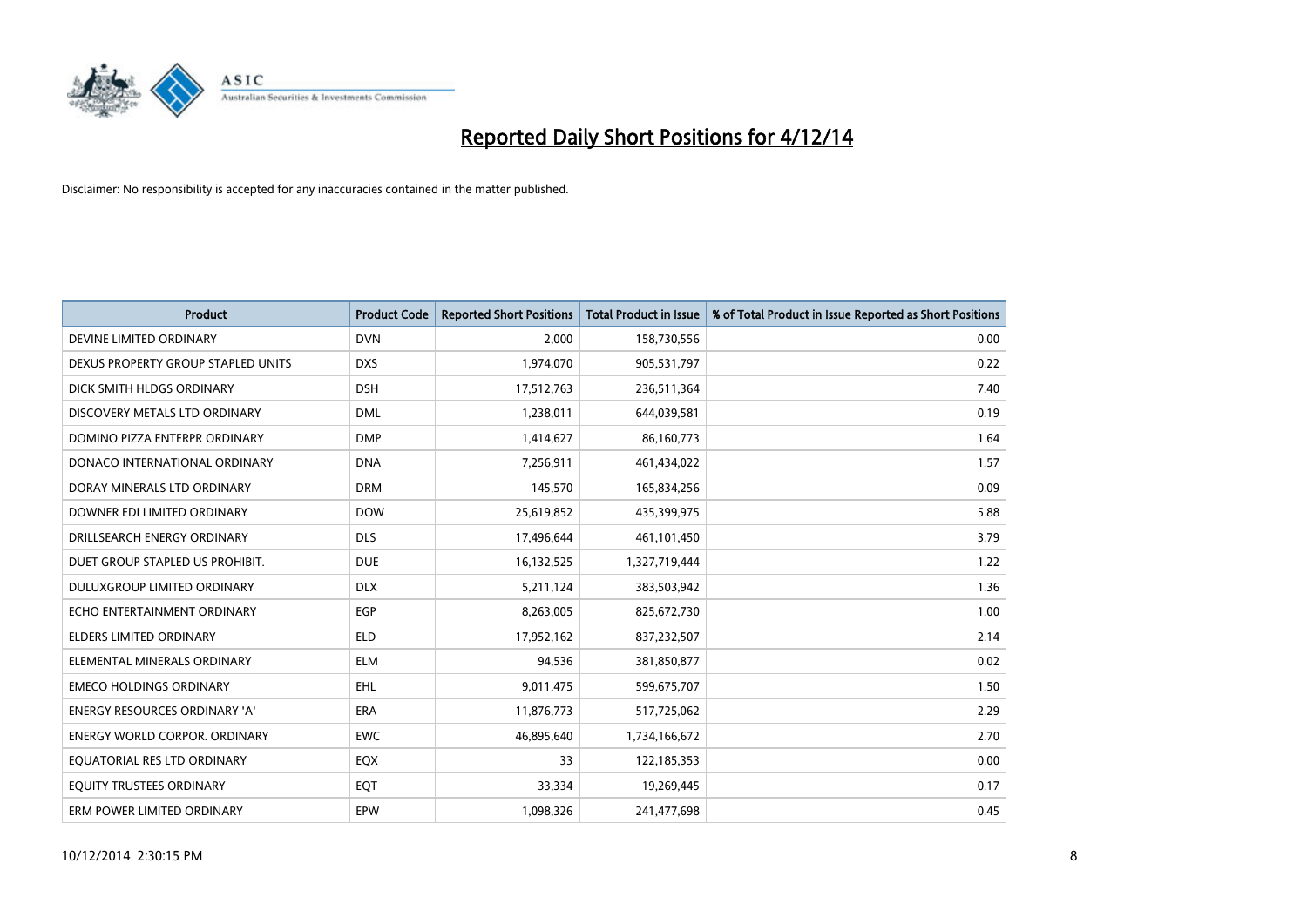

| <b>Product</b>                         | <b>Product Code</b> | <b>Reported Short Positions</b> | <b>Total Product in Issue</b> | % of Total Product in Issue Reported as Short Positions |
|----------------------------------------|---------------------|---------------------------------|-------------------------------|---------------------------------------------------------|
| EVOLUTION MINING LTD ORDINARY          | <b>EVN</b>          | 52,411,448                      | 714,921,647                   | 7.33                                                    |
| FAIRFAX MEDIA LTD ORDINARY             | FXJ                 | 57,903,126                      | 2,351,955,725                 | 2.46                                                    |
| FANTASTIC HOLDINGS ORDINARY            | <b>FAN</b>          | 14,683                          | 103,257,398                   | 0.01                                                    |
| <b>FAR LTD ORDINARY</b>                | <b>FAR</b>          | 16,686,327                      | 3,126,808,427                 | 0.53                                                    |
| FEDERATION CNTRES ORD/UNIT STAPLED SEC | <b>FDC</b>          | 1,689,360                       | 1,427,641,565                 | 0.12                                                    |
| FINBAR GROUP LIMITED ORDINARY          | FRI                 | 283                             | 228,720,815                   | 0.00                                                    |
| FISHER & PAYKEL H. ORDINARY            | <b>FPH</b>          | 23,315                          | 556,663,460                   | 0.00                                                    |
| FLEETWOOD CORP ORDINARY                | <b>FWD</b>          | 1,632,368                       | 60,679,412                    | 2.69                                                    |
| FLETCHER BUILDING ORDINARY             | <b>FBU</b>          | 2,141,877                       | 687,854,788                   | 0.31                                                    |
| FLEXIGROUP LIMITED ORDINARY            | <b>FXL</b>          | 7,600,067                       | 304,096,060                   | 2.50                                                    |
| FLIGHT CENTRE TRAVEL ORDINARY          | <b>FLT</b>          | 7,209,507                       | 100,718,401                   | 7.16                                                    |
| FLINDERS MINES LTD ORDINARY            | <b>FMS</b>          | 65,000                          | 2,714,328,936                 | 0.00                                                    |
| <b>FOCUS MINERALS LTD ORDINARY</b>     | <b>FML</b>          | 12,512,339                      | 9,137,375,877                 | 0.14                                                    |
| <b>FOLKESTONE EDU TRUST UNITS</b>      | <b>FET</b>          | 1,959,033                       | 205,992,922                   | 0.95                                                    |
| FONTERRA SHARE FUND ORDINARY UNITS     | <b>FSF</b>          | 109,403                         | 121,486,490                   | 0.09                                                    |
| FORTESCUE METALS GRP ORDINARY          | <b>FMG</b>          | 272,223,233                     | 3,113,798,151                 | 8.74                                                    |
| FREEDOM FOOD LTD ORDINARY              | <b>FNP</b>          | 58,485                          | 152,689,663                   | 0.04                                                    |
| <b>FUNTASTIC LIMITED ORDINARY</b>      | <b>FUN</b>          | 370,000                         | 669,869,723                   | 0.06                                                    |
| <b>G.U.D. HOLDINGS ORDINARY</b>        | GUD                 | 2,817,759                       | 70,939,492                    | 3.97                                                    |
| <b>G8 EDUCATION LIMITED ORDINARY</b>   | <b>GEM</b>          | 10,717,691                      | 353,691,630                   | 3.03                                                    |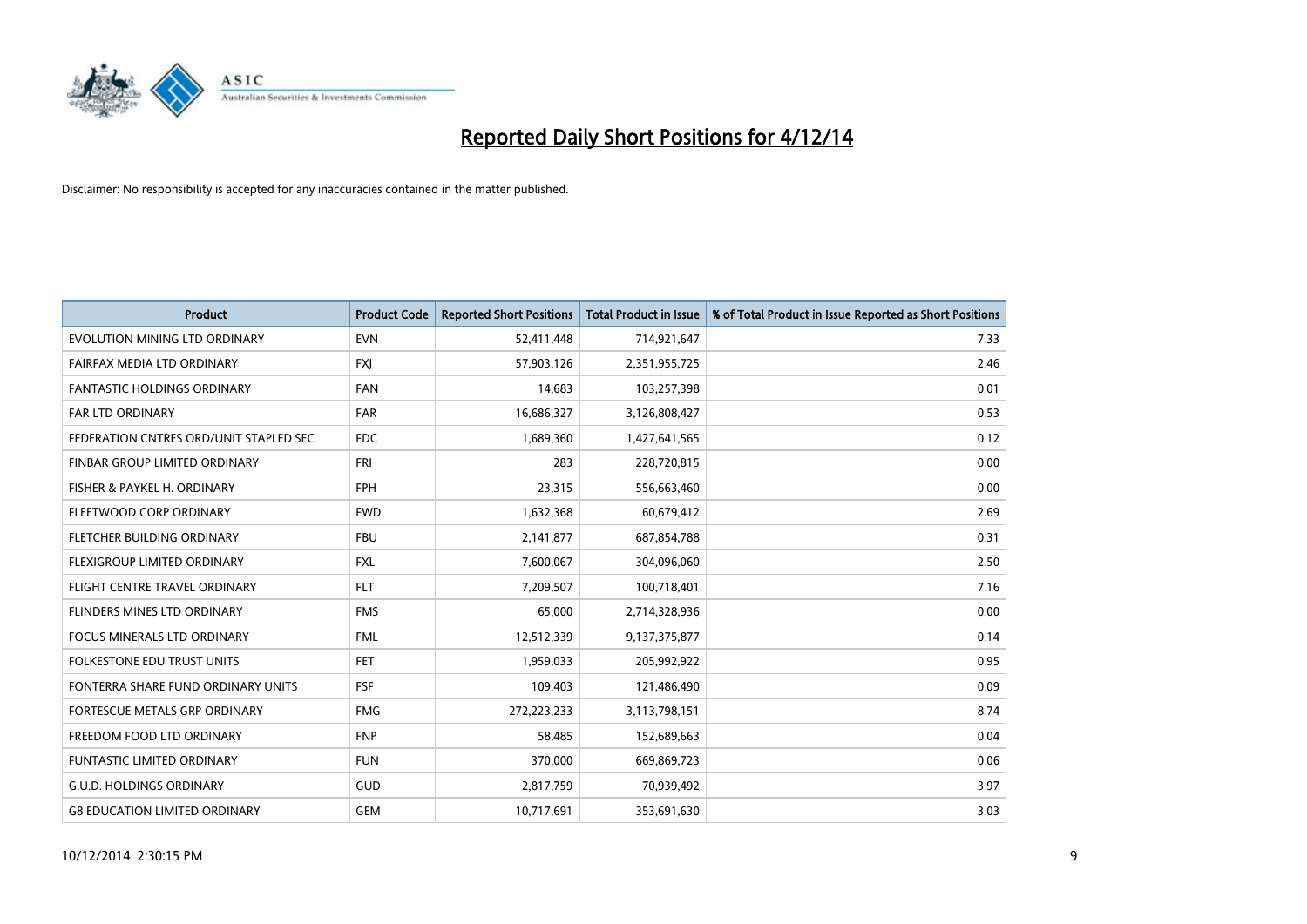

| <b>Product</b>                                   | <b>Product Code</b> | <b>Reported Short Positions</b> | <b>Total Product in Issue</b> | % of Total Product in Issue Reported as Short Positions |
|--------------------------------------------------|---------------------|---------------------------------|-------------------------------|---------------------------------------------------------|
| <b>GALAXY RESOURCES ORDINARY</b>                 | GXY                 | 1,436,403                       | 1,064,533,669                 | 0.13                                                    |
| <b>GBST HOLDINGS ORDINARY</b>                    | <b>GBT</b>          | 10,381                          | 66,561,725                    | 0.02                                                    |
| <b>GDI PROPERTY GRP STAPLED SECURITIES</b>       | GDI                 | 425,695                         | 567,575,025                   | 0.08                                                    |
| <b>GENESIS ENERGY LTD ORDINARY</b>               | <b>GNE</b>          | 1,000                           | 1,000,000,000                 | 0.00                                                    |
| <b>GENETIC TECHNOLOGIES ORDINARY</b>             | <b>GTG</b>          | 1,213,890                       | 778,689,862                   | 0.16                                                    |
| <b>GENTRACK GROUP LTD ORDINARY</b>               | GTK                 | 2,196                           | 72,699,510                    | 0.00                                                    |
| <b>GENWORTH MORTGAGE ORDINARY</b>                | <b>GMA</b>          | 9,546,976                       | 650,000,000                   | 1.47                                                    |
| <b>GEODYNAMICS LIMITED ORDINARY</b>              | GDY                 | 819                             | 435,880,130                   | 0.00                                                    |
| <b>GINDALBIE METALS LTD ORDINARY</b>             | GBG                 | 34,546,872                      | 1,495,306,811                 | 2.31                                                    |
| <b>GOLD ROAD RES LTD ORDINARY</b>                | GOR                 | 2,343,494                       | 593,456,822                   | 0.39                                                    |
| <b>GOODMAN FIELDER, ORDINARY</b>                 | GFF                 | 6,064,825                       | 1,955,559,207                 | 0.31                                                    |
| <b>GOODMAN GROUP STAPLED</b>                     | <b>GMG</b>          | 11,079,653                      | 1,745,460,061                 | 0.63                                                    |
| <b>GPT GROUP STAPLED SEC.</b>                    | GPT                 | 5,156,242                       | 1,685,460,955                 | 0.31                                                    |
| <b>GRAINCORP LIMITED A CLASS ORDINARY</b>        | <b>GNC</b>          | 14,445,630                      | 228,855,628                   | 6.31                                                    |
| <b>GRANGE RESOURCES, ORDINARY</b>                | <b>GRR</b>          | 8,699,456                       | 1,157,097,869                 | 0.75                                                    |
| <b>GREENCROSS LIMITED ORDINARY</b>               | GXL                 | 2,863,008                       | 111,447,503                   | 2.57                                                    |
| <b>GREENLAND MIN EN LTD ORDINARY</b>             | GGG                 | 549,833                         | 669,389,552                   | 0.08                                                    |
| GREENLAND MIN EN LTD RIGHTS 26-JUN-14            | GGGR                | 3,842                           | 88,685,050                    | 0.00                                                    |
| <b>GROWTHPOINT PROPERTY ORD/UNIT STAPLED SEC</b> | GOZ                 | 695,795                         | 554,602,697                   | 0.13                                                    |
| <b>GRYPHON MINERALS LTD ORDINARY</b>             | GRY                 | 2,298,489                       | 401,185,424                   | 0.57                                                    |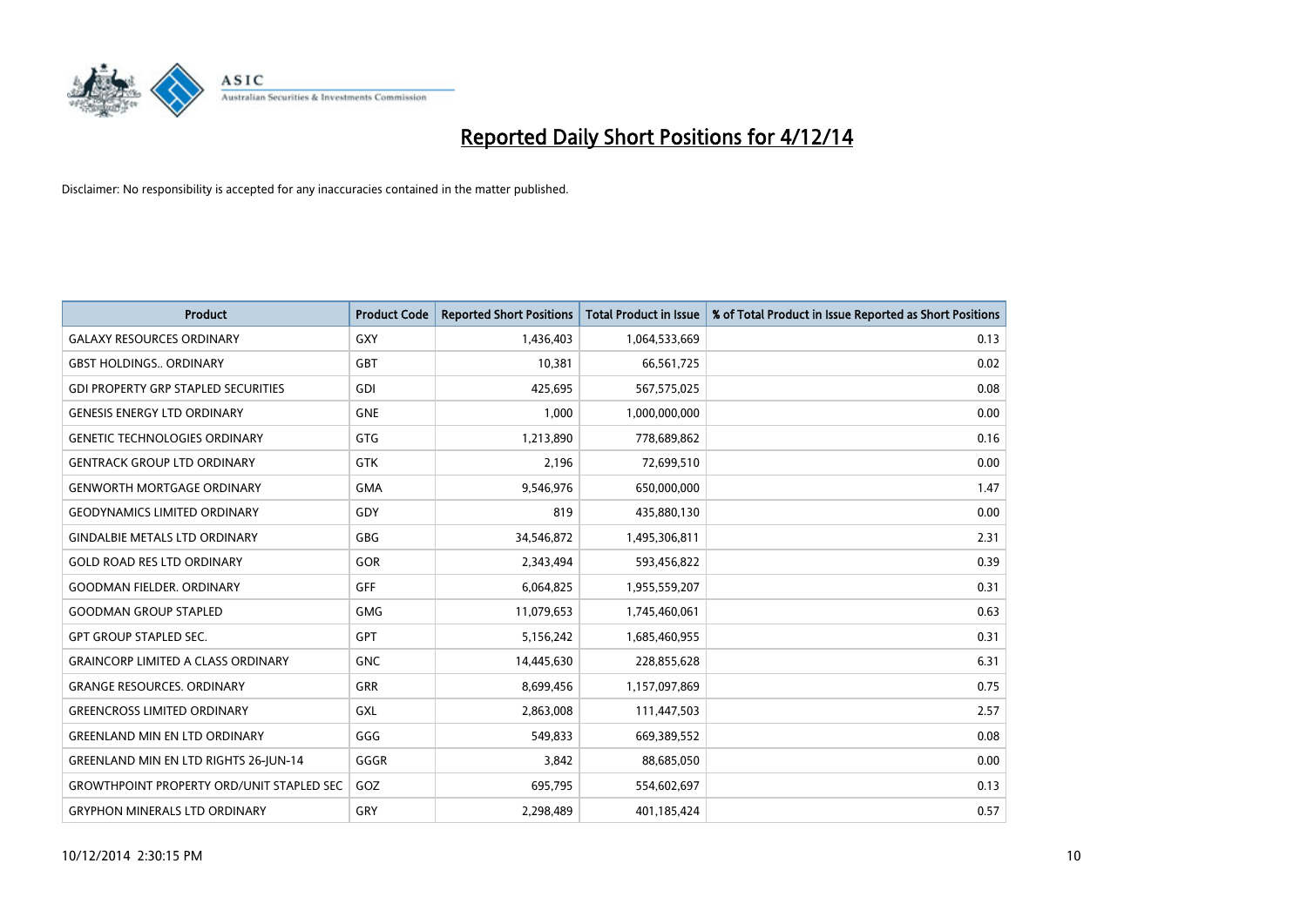

| <b>Product</b>                        | <b>Product Code</b> | <b>Reported Short Positions</b> | <b>Total Product in Issue</b> | % of Total Product in Issue Reported as Short Positions |
|---------------------------------------|---------------------|---------------------------------|-------------------------------|---------------------------------------------------------|
| <b>GUILDFORD COAL LTD ORDINARY</b>    | <b>GUF</b>          | 77,890                          | 917,612,681                   | 0.01                                                    |
| <b>GWA GROUP LTD ORDINARY</b>         | <b>GWA</b>          | 14,768,605                      | 306,533,770                   | 4.82                                                    |
| <b>HANSEN TECHNOLOGIES ORDINARY</b>   | <b>HSN</b>          | 14,075                          | 163,214,381                   | 0.01                                                    |
| HARVEY NORMAN ORDINARY                | <b>HVN</b>          | 43,520,478                      | 1,062,316,784                 | 4.10                                                    |
| <b>HARVEY NORMAN RIGHTS 08-DEC-14</b> | <b>HVNR</b>         | 858,539                         | 48,287,127                    | 1.78                                                    |
| HEALTHSCOPE LIMITED. ORDINARY         | <b>HSO</b>          | 18,054,130                      | 1,732,094,838                 | 1.04                                                    |
| <b>HENDERSON GROUP CDI 1:1</b>        | <b>HGG</b>          | 4,717,642                       | 776,451,740                   | 0.61                                                    |
| <b>HFA HOLDINGS LIMITED ORDINARY</b>  | <b>HFA</b>          | 3,809                           | 162,147,897                   | 0.00                                                    |
| HIGHLANDS PACIFIC ORDINARY            | HIG                 | 3,153                           | 918,694,336                   | 0.00                                                    |
| HILLGROVE RES LTD ORDINARY            | <b>HGO</b>          | 136,259                         | 147,711,123                   | 0.09                                                    |
| HILLS LTD ORDINARY                    | <b>HIL</b>          | 1,313,008                       | 231,985,526                   | 0.57                                                    |
| HORIZON OIL LIMITED ORDINARY          | <b>HZN</b>          | 36,891,890                      | 1,301,981,265                 | 2.83                                                    |
| HOTEL PROPERTY STAPLED                | <b>HPI</b>          | 132,874                         | 146,105,439                   | 0.09                                                    |
| HUON AQUACULTURE GRP ORDINARY         | <b>HUO</b>          | 905,261                         | 87,337,207                    | 1.04                                                    |
| <b>ICAR ASIA LTD ORDINARY</b>         | ICQ                 | 440,574                         | 212,288,846                   | 0.21                                                    |
| <b>ICON ENERGY LIMITED ORDINARY</b>   | <b>ICN</b>          | 100,000                         | 615,774,351                   | 0.02                                                    |
| <b>IINET LIMITED ORDINARY</b>         | <b>IIN</b>          | 7,744,548                       | 162,163,526                   | 4.78                                                    |
| ILUKA RESOURCES ORDINARY              | ILU                 | 24,772,697                      | 418,700,517                   | 5.92                                                    |
| <b>IMDEX LIMITED ORDINARY</b>         | <b>IMD</b>          | 2,780,576                       | 216,203,136                   | 1.29                                                    |
| IMF BENTHAM LTD ORDINARY              | <b>IMF</b>          | 4,664,173                       | 166,580,957                   | 2.80                                                    |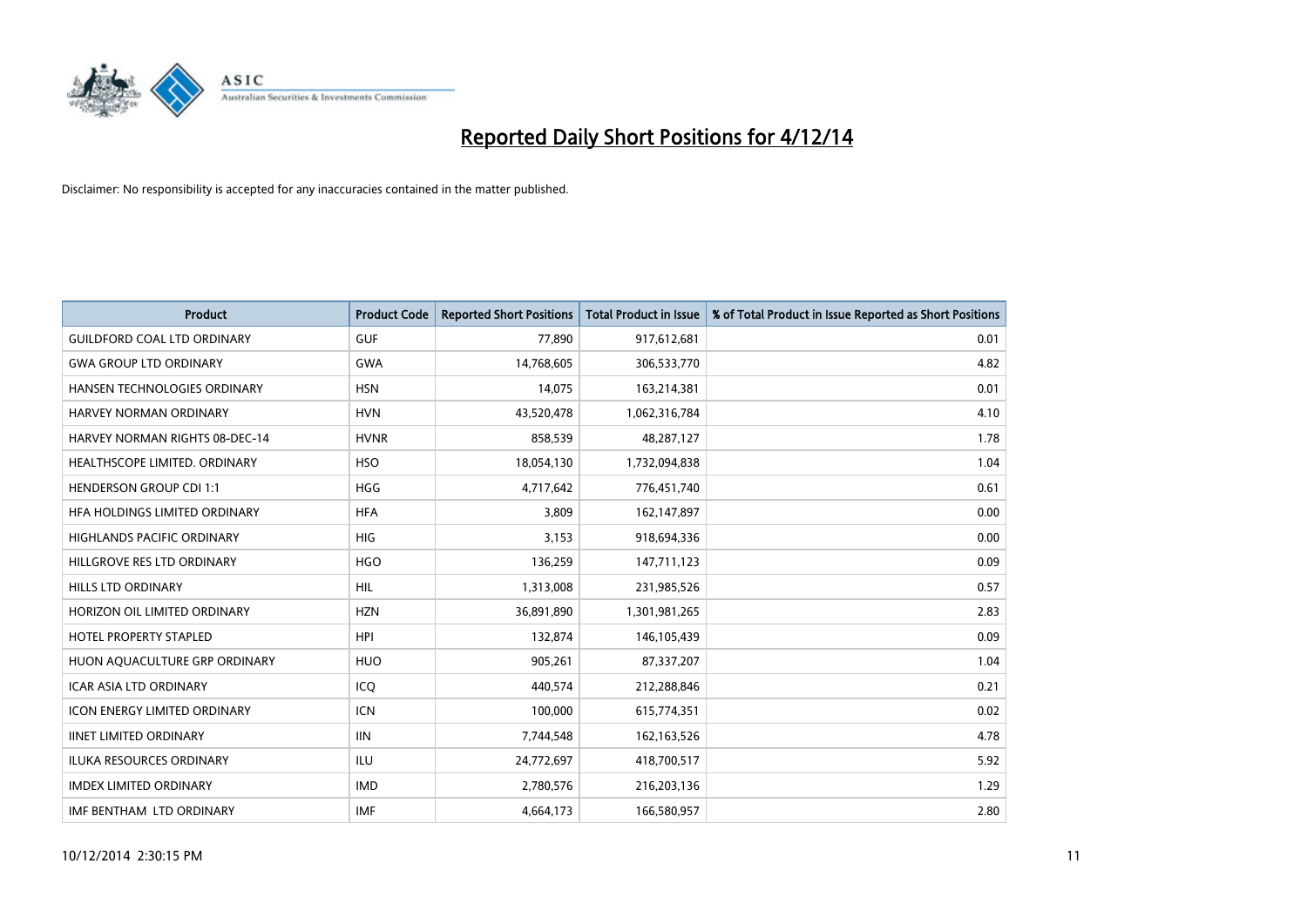

| <b>Product</b>                                  | <b>Product Code</b> | <b>Reported Short Positions</b> | <b>Total Product in Issue</b> | % of Total Product in Issue Reported as Short Positions |
|-------------------------------------------------|---------------------|---------------------------------|-------------------------------|---------------------------------------------------------|
| <b>INCITEC PIVOT ORDINARY</b>                   | IPL                 | 32,191,715                      | 1,654,998,197                 | 1.95                                                    |
| INDEPENDENCE GROUP ORDINARY                     | <b>IGO</b>          | 2,136,638                       | 234,256,573                   | 0.91                                                    |
| <b>INDOPHIL RESOURCES ORDINARY</b>              | <b>IRN</b>          | 6,946,750                       | 1,203,146,194                 | 0.58                                                    |
| <b>INDUSTRIA REIT STAPLED</b>                   | <b>IDR</b>          | 354,152                         | 125,000,001                   | 0.28                                                    |
| <b>INFIGEN ENERGY STAPLED SECURITIES</b>        | <b>IFN</b>          | 3,225,190                       | 767,887,581                   | 0.42                                                    |
| <b>INFOMEDIA LTD ORDINARY</b>                   | <b>IFM</b>          | 995,440                         | 306,954,355                   | 0.32                                                    |
| <b>INGENIA GROUP STAPLED SECURITIES</b>         | <b>INA</b>          | 7,695,988                       | 878,851,910                   | 0.88                                                    |
| <b>INSURANCE AUSTRALIA ORDINARY</b>             | IAG                 | 7,999,198                       | 2,341,618,048                 | 0.34                                                    |
| <b>INTREPID MINES ORDINARY</b>                  | <b>IAU</b>          | 5,528,981                       | 557,766,065                   | 0.99                                                    |
| INVESTA OFFICE FUND STAPLED SECURITIES          | <b>IOF</b>          | 1,237,715                       | 614,047,458                   | 0.20                                                    |
| <b>INVOCARE LIMITED ORDINARY</b>                | <b>IVC</b>          | 4,113,061                       | 110,030,298                   | 3.74                                                    |
| <b>IOOF HOLDINGS LTD ORDINARY</b>               | IFL                 | 13,982,488                      | 300,133,752                   | 4.66                                                    |
| <b>IPH LIMITED ORDINARY</b>                     | <b>IPH</b>          | 548,406                         | 157,559,499                   | 0.35                                                    |
| <b>IPROPERTY GROUP LTD ORDINARY</b>             | <b>IPP</b>          | 1,921,512                       | 181,703,204                   | 1.06                                                    |
| <b>IRESS LIMITED ORDINARY</b>                   | <b>IRE</b>          | 6,095,319                       | 159,097,319                   | 3.83                                                    |
| <b>ISELECT LTD ORDINARY</b>                     | <b>ISU</b>          | 1,358,099                       | 261,489,894                   | 0.52                                                    |
| <b>ISENTIA GROUP LTD ORDINARY</b>               | <b>ISD</b>          | 376,688                         | 200,000,001                   | 0.19                                                    |
| <b>ISENTRIC LTD. ORDINARY</b>                   | ICU                 | 83,936                          | 77,362,962                    | 0.11                                                    |
| <b>IAMES HARDIE INDUST CHESS DEPOSITARY INT</b> | <b>IHX</b>          | 8,300,211                       | 444,933,946                   | 1.87                                                    |
| JAPARA HEALTHCARE LT ORDINARY                   | <b>IHC</b>          | 9,511,405                       | 263,046,592                   | 3.62                                                    |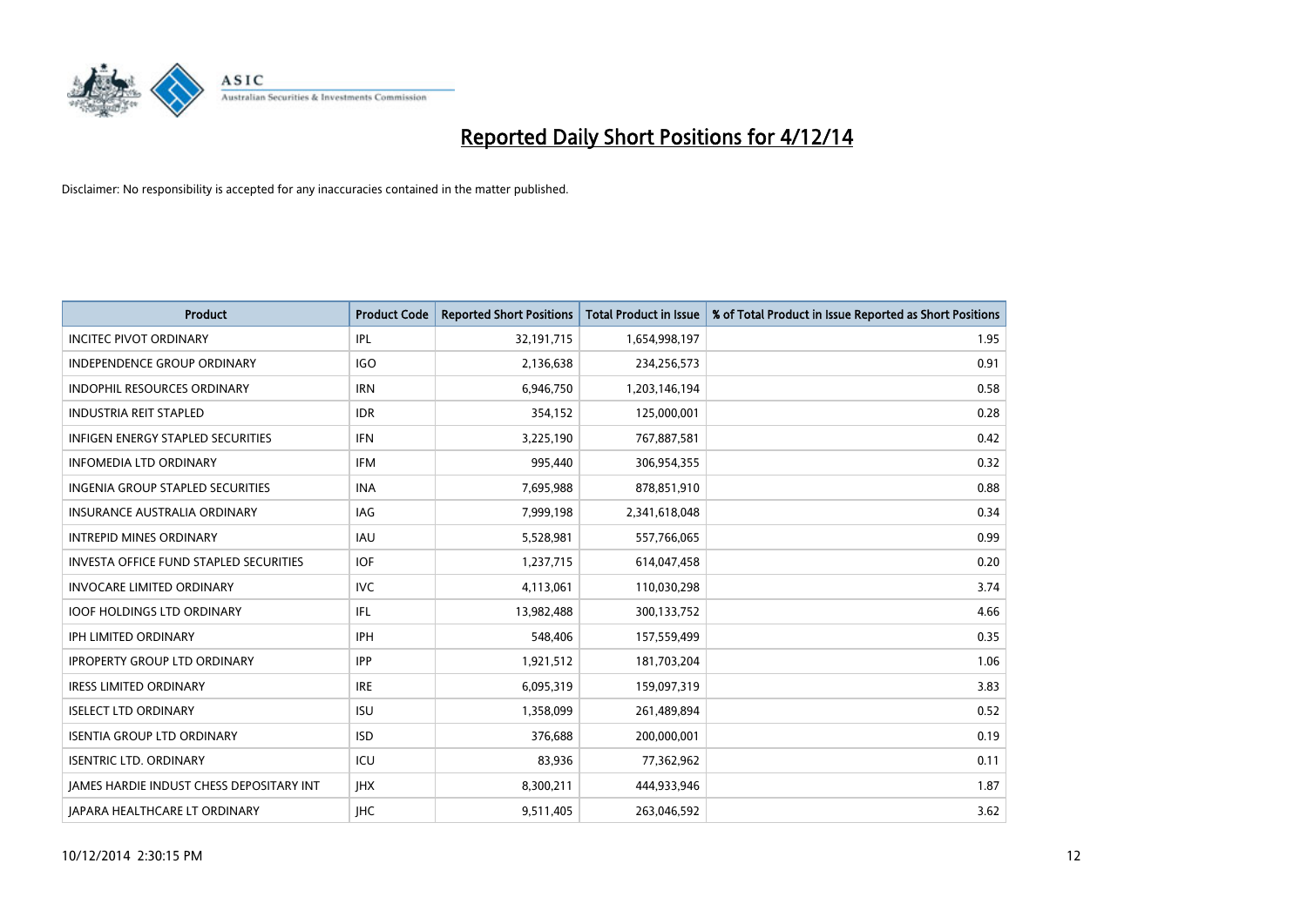

| <b>Product</b>                        | <b>Product Code</b> | <b>Reported Short Positions</b> | <b>Total Product in Issue</b> | % of Total Product in Issue Reported as Short Positions |
|---------------------------------------|---------------------|---------------------------------|-------------------------------|---------------------------------------------------------|
| <b>JB HI-FI LIMITED ORDINARY</b>      | <b>IBH</b>          | 12,998,545                      | 98,950,309                    | 13.14                                                   |
| KAROON GAS AUSTRALIA ORDINARY         | <b>KAR</b>          | 18,177,041                      | 250,085,718                   | 7.27                                                    |
| KATHMANDU HOLD LTD ORDINARY           | <b>KMD</b>          | 3,842,940                       | 201,318,944                   | 1.91                                                    |
| <b>KBL MINING LIMITED ORDINARY</b>    | <b>KBL</b>          | 1,820                           | 393,535,629                   | 0.00                                                    |
| KINGSGATE CONSOLID. ORDINARY          | <b>KCN</b>          | 25,420,215                      | 223,584,937                   | 11.37                                                   |
| KINGSROSE MINING LTD ORDINARY         | <b>KRM</b>          | 525,490                         | 358,611,493                   | 0.15                                                    |
| <b>KOGI IRON LTD ORDINARY</b>         | <b>KFE</b>          | 2,361,553                       | 376,669,836                   | 0.63                                                    |
| LEIGHTON HOLDINGS ORDINARY            | LEI                 | 6,553,964                       | 338,503,563                   | 1.94                                                    |
| LEND LEASE GROUP UNIT/ORD STAPLED     | LLC                 | 1,795,073                       | 579,596,726                   | 0.31                                                    |
| LIFESTYLE COMMUNIT, ORDINARY          | <b>LIC</b>          | 16,175                          | 99,970,131                    | 0.02                                                    |
| LIQUEFIED NATURAL ORDINARY            | LNG                 | 10,922,775                      | 461,923,201                   | 2.36                                                    |
| LONESTAR RESO LTD ORDINARY            | LNR                 | 262,283                         | 752,187,211                   | 0.03                                                    |
| LUCAPA DIAMOND LTD ORDINARY           | <b>LOM</b>          | 26,082                          | 181,868,298                   | 0.01                                                    |
| LYNAS CORPORATION ORDINARY            | <b>LYC</b>          | 95,343,130                      | 3,370,905,034                 | 2.83                                                    |
| <b>M2 GRP LTD ORDINARY</b>            | <b>MTU</b>          | 2,883,570                       | 181,905,060                   | 1.59                                                    |
| <b>MACA LIMITED ORDINARY</b>          | <b>MLD</b>          | 544,235                         | 232,676,373                   | 0.23                                                    |
| <b>MACMAHON HOLDINGS ORDINARY</b>     | MAH                 | 3,454,591                       | 1,261,699,966                 | 0.27                                                    |
| MACQ ATLAS ROADS GRP ORDINARY STAPLED | <b>MOA</b>          | 12,154,294                      | 511,538,852                   | 2.38                                                    |
| MACQUARIE GROUP LTD ORDINARY          | MQG                 | 1,376,564                       | 321,358,070                   | 0.43                                                    |
| MAGELLAN FIN GRP LTD ORDINARY         | <b>MFG</b>          | 2,961,359                       | 159,818,691                   | 1.85                                                    |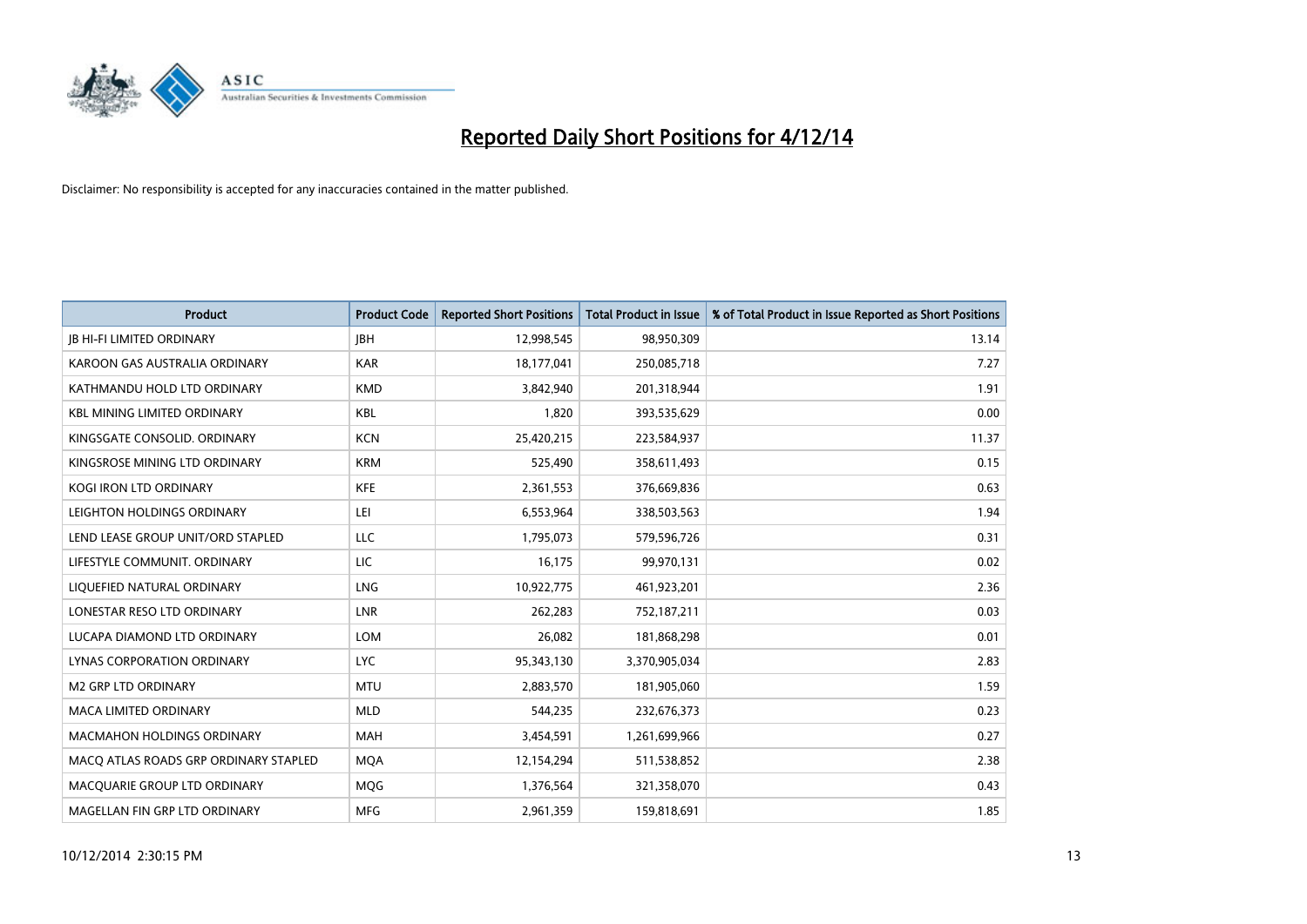

| <b>Product</b>                       | <b>Product Code</b> | <b>Reported Short Positions</b> | <b>Total Product in Issue</b> | % of Total Product in Issue Reported as Short Positions |
|--------------------------------------|---------------------|---------------------------------|-------------------------------|---------------------------------------------------------|
| MANTRA GROUP LTD ORDINARY            | <b>MTR</b>          | 4,427,493                       | 249,471,229                   | 1.77                                                    |
| <b>MATRIX C &amp; E LTD ORDINARY</b> | <b>MCE</b>          | 2,577,288                       | 94,555,428                    | 2.73                                                    |
| <b>MAVERICK DRILLING ORDINARY</b>    | <b>MAD</b>          | 2,328,185                       | 544,321,602                   | 0.43                                                    |
| MAXITRANS INDUSTRIES ORDINARY        | <b>MXI</b>          | 14,089                          | 185,075,653                   | 0.01                                                    |
| MAYNE PHARMA LTD ORDINARY            | <b>MYX</b>          | 11,975,793                      | 587,948,337                   | 2.04                                                    |
| MCMILLAN SHAKESPEARE ORDINARY        | <b>MMS</b>          | 1,153,617                       | 77,525,801                    | 1.49                                                    |
| <b>MCPHERSON'S LTD ORDINARY</b>      | <b>MCP</b>          | 10,001                          | 96,684,407                    | 0.01                                                    |
| MEDUSA MINING LTD ORDINARY           | <b>MML</b>          | 20,964,424                      | 207,794,301                   | 10.09                                                   |
| MEO AUSTRALIA LTD ORDINARY           | <b>MEO</b>          | 411,000                         | 750,488,387                   | 0.05                                                    |
| MERIDIAN ENERGY INSTALMENT RECEIPTS  | <b>MEZCA</b>        | 200,000                         | 1,255,413,626                 | 0.02                                                    |
| MESOBLAST LIMITED ORDINARY           | <b>MSB</b>          | 24,378,209                      | 324,176,029                   | 7.52                                                    |
| METALS X LIMITED DEFERRED SETTLEMENT | <b>MLXDA</b>        | 762,638                         | 413,956,528                   | 0.18                                                    |
| METCASH LIMITED ORDINARY             | <b>MTS</b>          | 108,768,990                     | 903,309,574                   | 12.04                                                   |
| METMINCO LIMITED ORDINARY            | <b>MNC</b>          | 32,000                          | 1,822,614,860                 | 0.00                                                    |
| MIGHTY RIVER POWER ORDINARY          | <b>MYT</b>          | 3,279,578                       | 1,400,012,517                 | 0.23                                                    |
| MINCOR RESOURCES NL ORDINARY         | <b>MCR</b>          | 86,422                          | 188,208,274                   | 0.05                                                    |
| MINERAL DEPOSITS ORDINARY            | <b>MDL</b>          | 1,013,524                       | 103,676,341                   | 0.98                                                    |
| MINERAL RESOURCES. ORDINARY          | <b>MIN</b>          | 19,825,538                      | 187,270,274                   | 10.59                                                   |
| MINT WIRELESS ORDINARY               | <b>MNW</b>          | 29,688                          | 470,372,395                   | 0.01                                                    |
| MIRABELA NICKEL LTD ORDINARY         | <b>MBN</b>          | 2,012,293                       | 929,710,216                   | 0.22                                                    |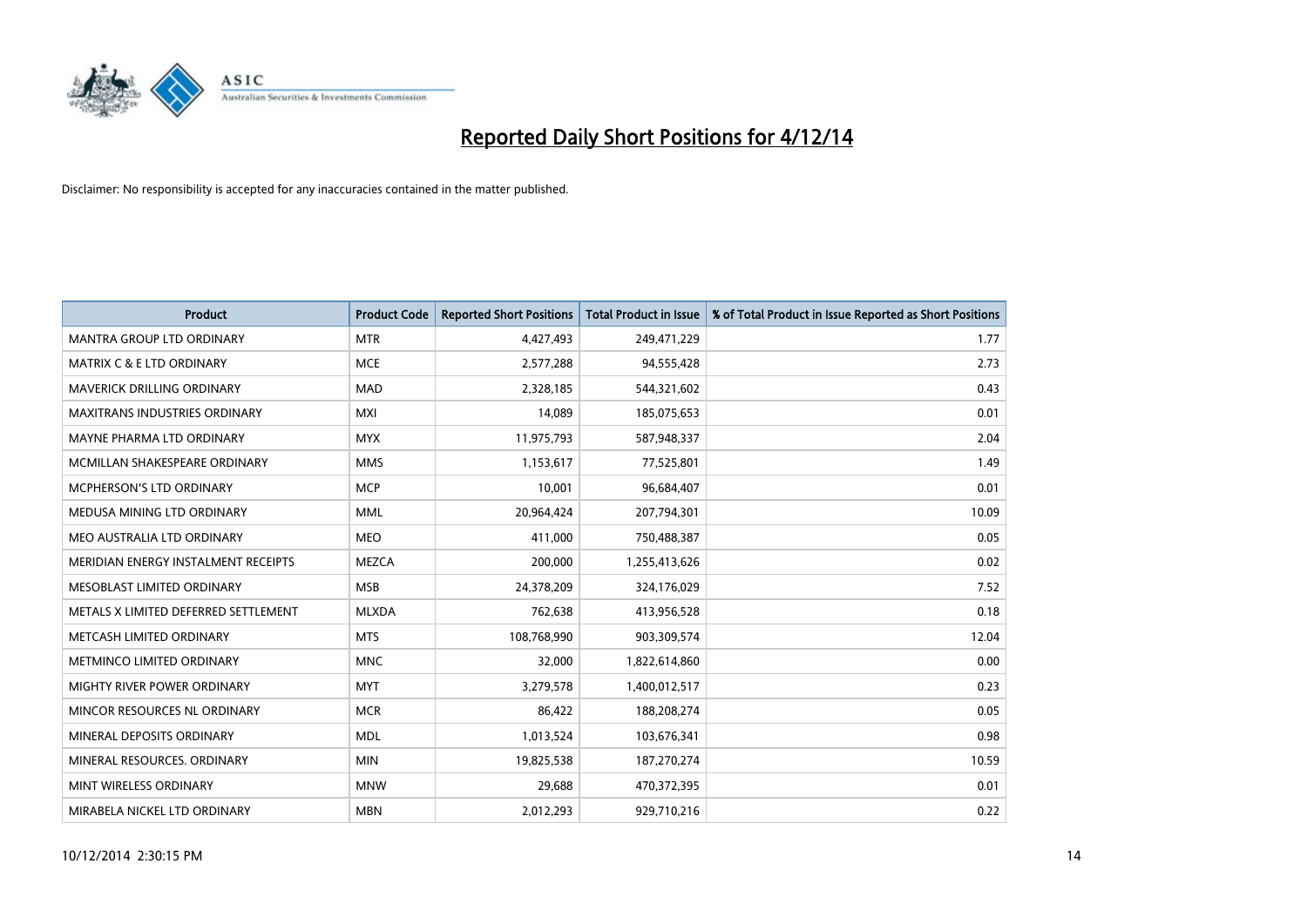

| <b>Product</b>                  | <b>Product Code</b> | <b>Reported Short Positions</b> | <b>Total Product in Issue</b> | % of Total Product in Issue Reported as Short Positions |
|---------------------------------|---------------------|---------------------------------|-------------------------------|---------------------------------------------------------|
| MIRVAC GROUP STAPLED SECURITIES | <b>MGR</b>          | 15,334,995                      | 3,697,197,370                 | 0.41                                                    |
| MMAOFFSHOR ORDINARY             | <b>MRM</b>          | 21,741,364                      | 368,666,221                   | 5.90                                                    |
| MOLOPO ENERGY LTD ORDINARY      | <b>MPO</b>          | 31,118                          | 248,705,730                   | 0.01                                                    |
| MONADELPHOUS GROUP ORDINARY     | <b>MND</b>          | 7,324,766                       | 92,998,380                    | 7.88                                                    |
| MONASH IVF GROUP LTD ORDINARY   | <b>MVF</b>          | 744,486                         | 231,081,089                   | 0.32                                                    |
| MORTGAGE CHOICE LTD ORDINARY    | <b>MOC</b>          | 16,321                          | 124,216,248                   | 0.01                                                    |
| MOUNT GIBSON IRON ORDINARY      | <b>MGX</b>          | 50,192,058                      | 1,090,805,085                 | 4.60                                                    |
| MULTIPLEX SITES SITES           | <b>MXUPA</b>        | 2,619                           | 4,500,000                     | 0.06                                                    |
| MYER HOLDINGS LTD ORDINARY      | <b>MYR</b>          | 95,477,383                      | 585,689,551                   | 16.30                                                   |
| NANOSONICS LIMITED ORDINARY     | <b>NAN</b>          | 2,553,815                       | 264,332,826                   | 0.97                                                    |
| NATIONAL AUST. BANK ORDINARY    | <b>NAB</b>          | 37,247,575                      | 2,366,311,132                 | 1.57                                                    |
| NATIONAL STORAGE STAPLED        | <b>NSR</b>          | 1,646,415                       | 295,631,660                   | 0.56                                                    |
| NAVITAS LIMITED ORDINARY        | <b>NVT</b>          | 3,348,140                       | 376,037,813                   | 0.89                                                    |
| NEARMAP LTD ORDINARY            | <b>NEA</b>          | 1,992,984                       | 347,646,101                   | 0.57                                                    |
| NEON ENERGY LIMITED ORDINARY    | <b>NEN</b>          | 13,245                          | 553,037,848                   | 0.00                                                    |
| NEW HOPE CORPORATION ORDINARY   | <b>NHC</b>          | 1,429,122                       | 830,999,449                   | 0.17                                                    |
| NEWCREST MINING ORDINARY        | <b>NCM</b>          | 13,111,933                      | 766,510,971                   | 1.71                                                    |
| NEWS CORP A NON-VOTING CDI      | <b>NWSLV</b>        | 36,358                          | 2,897,304                     | 1.25                                                    |
| NEWS CORP B VOTING CDI          | <b>NWS</b>          | 2,408,097                       | 23,258,606                    | 10.35                                                   |
| NEWSAT LIMITED ORDINARY         | <b>NWT</b>          | 6,554,215                       | 643,199,841                   | 1.02                                                    |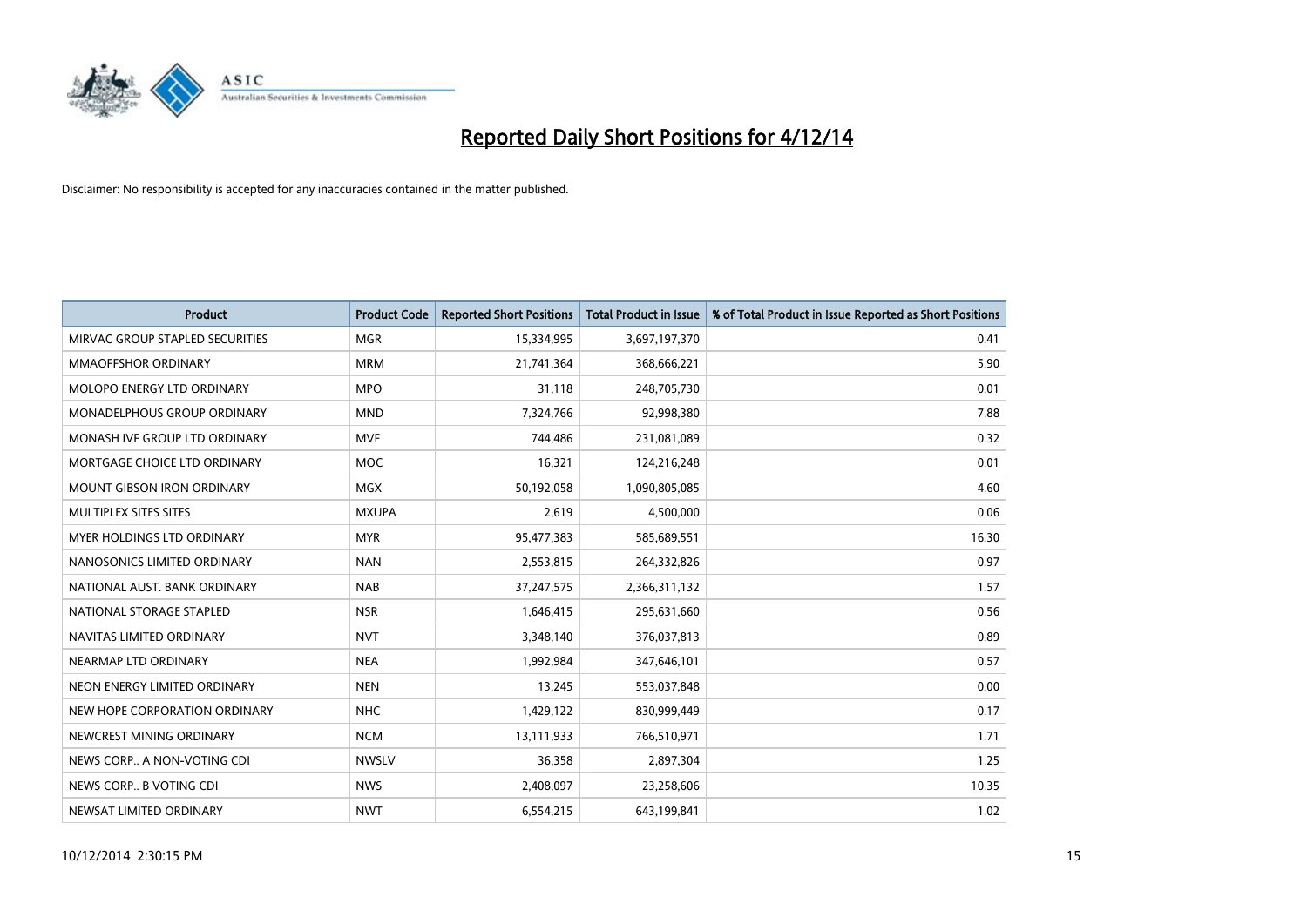

| <b>Product</b>                         | <b>Product Code</b> | <b>Reported Short Positions</b> | <b>Total Product in Issue</b> | % of Total Product in Issue Reported as Short Positions |
|----------------------------------------|---------------------|---------------------------------|-------------------------------|---------------------------------------------------------|
| NEXTDC LIMITED ORDINARY                | <b>NXT</b>          | 17,440,030                      | 193,154,486                   | 9.03                                                    |
| NEXUS ENERGY LIMITED ORDINARY          | <b>NXS</b>          | 83,985                          | 1,330,219,459                 | 0.01                                                    |
| NIB HOLDINGS LIMITED ORDINARY          | <b>NHF</b>          | 2,284,443                       | 439,004,182                   | 0.52                                                    |
| NINE ENTERTAINMENT ORDINARY            | <b>NEC</b>          | 14,068,730                      | 940,295,023                   | 1.50                                                    |
| NOBLE MINERAL RES ORDINARY             | <b>NMG</b>          | 2,365,726                       | 666,397,952                   | 0.36                                                    |
| NORTHERN IRON LTD ORDINARY             | <b>NFE</b>          | 11,392                          | 484,405,314                   | 0.00                                                    |
| NORTHERN STAR ORDINARY                 | <b>NST</b>          | 19,577,630                      | 592,256,718                   | 3.31                                                    |
| NOVION PROPERTY GRP STAPLED SECURITIES | <b>NVN</b>          | 25,363,183                      | 3,050,355,727                 | 0.83                                                    |
| NRW HOLDINGS LIMITED ORDINARY          | <b>NWH</b>          | 11,153,593                      | 278,888,011                   | 4.00                                                    |
| NUFARM LIMITED ORDINARY                | <b>NUF</b>          | 6,289,370                       | 264,858,589                   | 2.37                                                    |
| NUPLEX INDUSTRIES ORDINARY             | <b>NPX</b>          | 1,000                           | 198,125,827                   | 0.00                                                    |
| OCEANAGOLD CORP. CHESS DEPOSITARY INT  | <b>OGC</b>          | 1,844,489                       | 301,520,186                   | 0.61                                                    |
| OIL SEARCH LTD ORDINARY                | OSH                 | 13,598,957                      | 1,522,692,587                 | 0.89                                                    |
| OM HOLDINGS LIMITED ORDINARY           | OMH                 | 58,082                          | 733,423,337                   | 0.01                                                    |
| ORICA LIMITED ORDINARY                 | ORI                 | 22,846,440                      | 372,743,291                   | 6.13                                                    |
| ORIGIN ENERGY ORDINARY                 | <b>ORG</b>          | 10,914,600                      | 1,106,307,961                 | 0.99                                                    |
| OROCOBRE LIMITED ORDINARY              | <b>ORE</b>          | 2,877,701                       | 132,041,911                   | 2.18                                                    |
| ORORA LIMITED ORDINARY                 | <b>ORA</b>          | 4,858,367                       | 1,206,684,923                 | 0.40                                                    |
| OROTONGROUP LIMITED ORDINARY           | ORL                 | 369,505                         | 40,880,902                    | 0.90                                                    |
| OZ MINERALS ORDINARY                   | OZL                 | 6,567,371                       | 303,470,022                   | 2.16                                                    |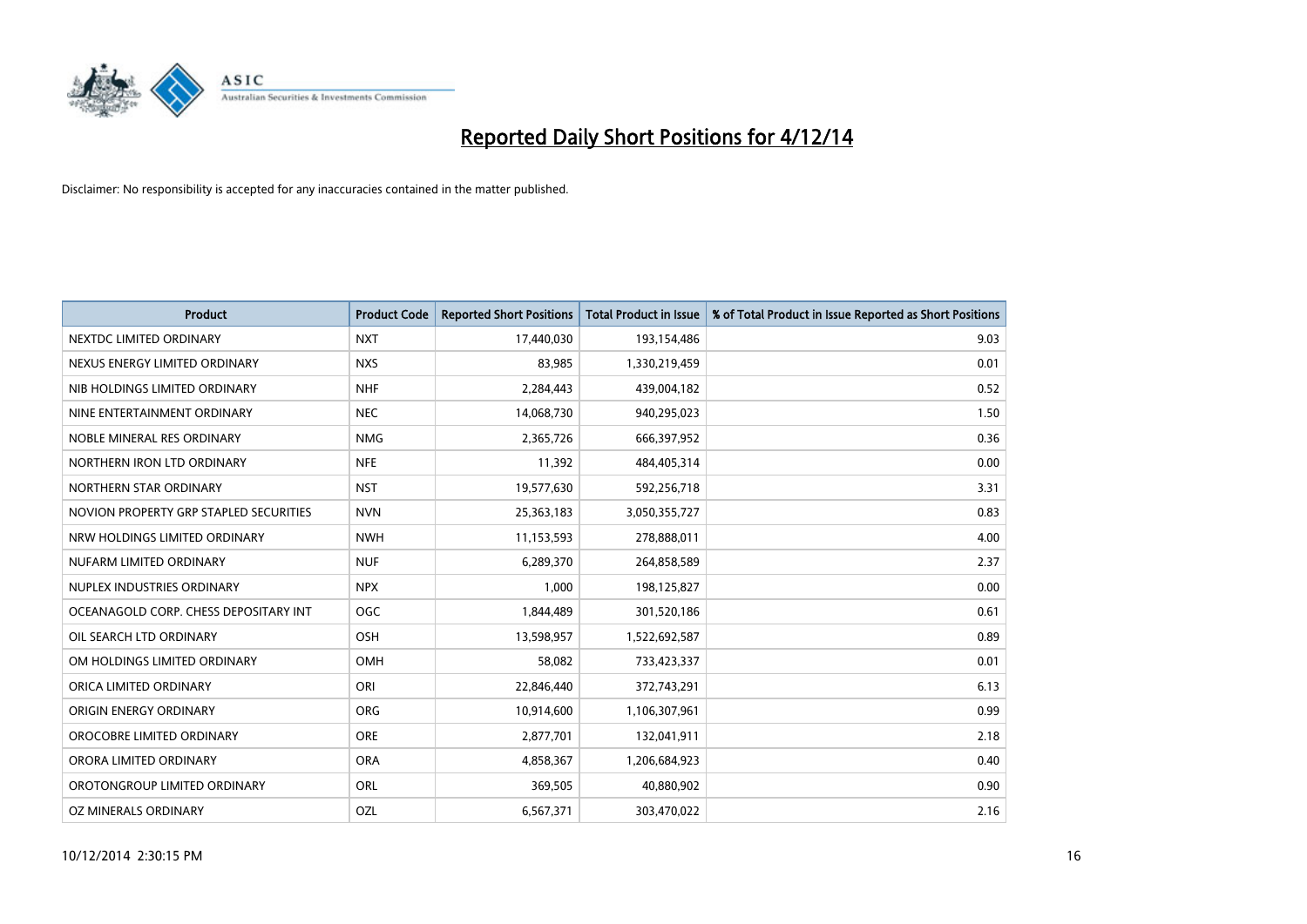

| <b>Product</b>                | <b>Product Code</b> | <b>Reported Short Positions</b> | <b>Total Product in Issue</b> | % of Total Product in Issue Reported as Short Positions |
|-------------------------------|---------------------|---------------------------------|-------------------------------|---------------------------------------------------------|
| OZFOREX GROUP LTD ORDINARY    | <b>OFX</b>          | 9,347,381                       | 240,000,000                   | 3.89                                                    |
| PACIFIC BRANDS ORDINARY       | <b>PBG</b>          | 78,949,190                      | 917,226,291                   | 8.61                                                    |
| PACT GROUP HLDGS LTD ORDINARY | <b>PGH</b>          | 2,488,302                       | 294,097,961                   | 0.85                                                    |
| PALADIN ENERGY LTD ORDINARY   | <b>PDN</b>          | 139,442,703                     | 1,303,148,226                 | 10.70                                                   |
| PANAUST LIMITED ORDINARY      | <b>PNA</b>          | 706,666                         | 636,599,496                   | 0.11                                                    |
| PANORAMA SYNERGY LTD ORDINARY | <b>PSY</b>          | 26,067                          | 493,403,798                   | 0.01                                                    |
| PANORAMIC RESOURCES ORDINARY  | PAN                 | 250,081                         | 322,275,824                   | 0.08                                                    |
| PANTERRA GOLD LTD ORDINARY    | PGI                 | $\mathbf{1}$                    | 846,215,609                   | 0.00                                                    |
| PAPERLINX LIMITED ORDINARY    | <b>PPX</b>          | 44,691                          | 665, 181, 261                 | 0.01                                                    |
| PATTIES FOODS LTD ORDINARY    | PFL                 | 9,001                           | 139,144,338                   | 0.01                                                    |
| PEET LIMITED ORDINARY         | <b>PPC</b>          | 52,774                          | 474,623,750                   | 0.01                                                    |
| PENINSULA ENERGY LTD ORDINARY | <b>PEN</b>          | 4,000,000                       | 3,438,262,720                 | 0.12                                                    |
| PERPETUAL LIMITED ORDINARY    | PPT                 | 1,182,967                       | 46,574,426                    | 2.54                                                    |
| PERSEUS MINING LTD ORDINARY   | PRU                 | 22,248,814                      | 526,656,401                   | 4.22                                                    |
| PHARMAXIS LTD ORDINARY        | <b>PXS</b>          | 501,000                         | 310,120,349                   | 0.16                                                    |
| PHOSPHAGENICS LTD. ORDINARY   | POH                 | 43,750                          | 1,261,965,957                 | 0.00                                                    |
| PLATINUM ASSET ORDINARY       | <b>PTM</b>          | 2,343,045                       | 581,137,982                   | 0.40                                                    |
| PLATINUM AUSTRALIA ORDINARY   | <b>PLA</b>          | 836,127                         | 504,968,043                   | 0.17                                                    |
| PLATINUM CAPITAL LTD ORDINARY | <b>PMC</b>          | 30,684                          | 232,190,254                   | 0.01                                                    |
| PMP LIMITED ORDINARY          | <b>PMP</b>          | 27,581                          | 323,781,124                   | 0.01                                                    |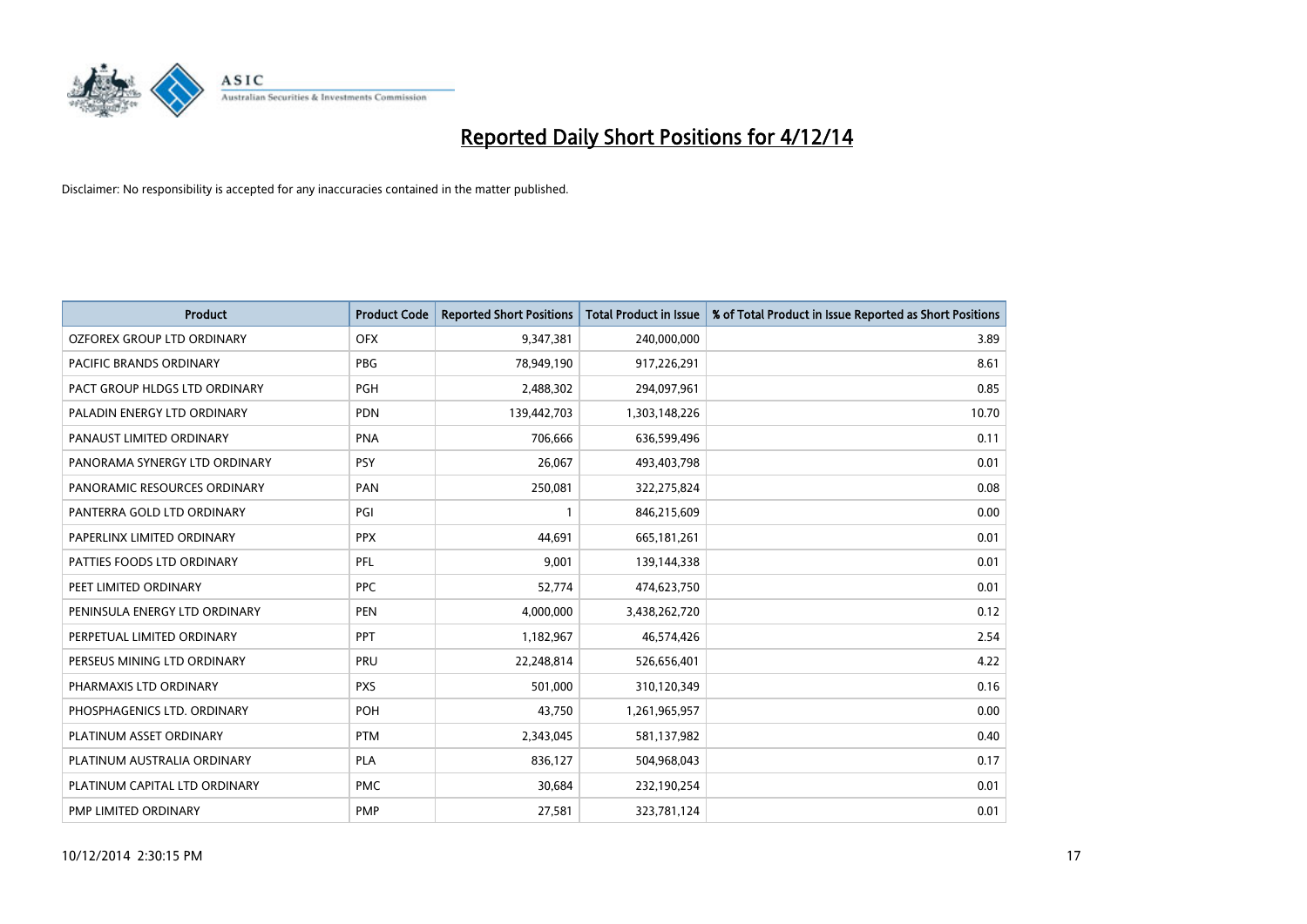

| <b>Product</b>                    | <b>Product Code</b> | <b>Reported Short Positions</b> | <b>Total Product in Issue</b> | % of Total Product in Issue Reported as Short Positions |
|-----------------------------------|---------------------|---------------------------------|-------------------------------|---------------------------------------------------------|
| POSEIDON NICK LTD ORDINARY        | <b>POS</b>          | 1,333,499                       | 605,549,910                   | 0.22                                                    |
| PRANA BIOTECHNOLOGY ORDINARY      | <b>PBT</b>          | 2,593,750                       | 488,936,960                   | 0.53                                                    |
| PREMIER INVESTMENTS ORDINARY      | <b>PMV</b>          | 245,016                         | 155,900,075                   | 0.16                                                    |
| PRIMA BIOMED LTD ORDINARY         | <b>PRR</b>          | 132,361                         | 1,273,181,129                 | 0.01                                                    |
| PRIMARY HEALTH CARE ORDINARY      | <b>PRY</b>          | 30,196,449                      | 512,130,550                   | 5.90                                                    |
| PRIME MEDIA GRP LTD ORDINARY      | PRT                 | 1,015,170                       | 366,330,303                   | 0.28                                                    |
| PROGRAMMED ORDINARY               | <b>PRG</b>          | 207,150                         | 118,651,911                   | 0.17                                                    |
| PURA VIDA ENERGY NL ORDINARY      | <b>PVD</b>          | 342,805                         | 130,130,698                   | 0.26                                                    |
| <b>QANTAS AIRWAYS ORDINARY</b>    | QAN                 | 4,248,375                       | 2,196,330,250                 | 0.19                                                    |
| OBE INSURANCE GROUP ORDINARY      | <b>OBE</b>          | 16,863,701                      | 1,364,945,301                 | 1.24                                                    |
| <b>QUBE HOLDINGS LTD ORDINARY</b> | <b>QUB</b>          | 4,647,495                       | 1,054,428,076                 | 0.44                                                    |
| RAMSAY HEALTH CARE ORDINARY       | <b>RHC</b>          | 470,383                         | 202,081,252                   | 0.23                                                    |
| RCG CORPORATION LTD ORDINARY      | <b>RCG</b>          | 317,246                         | 263,808,625                   | 0.12                                                    |
| <b>RCR TOMLINSON ORDINARY</b>     | <b>RCR</b>          | 319,933                         | 139,000,806                   | 0.23                                                    |
| <b>REA GROUP ORDINARY</b>         | <b>REA</b>          | 2,453,614                       | 131,714,699                   | 1.86                                                    |
| RECALL HOLDINGS LTD ORDINARY      | <b>REC</b>          | 3,050,632                       | 313,149,677                   | 0.97                                                    |
| RECKON LIMITED ORDINARY           | <b>RKN</b>          | 1,414,495                       | 112,084,762                   | 1.26                                                    |
| RED 5 LIMITED ORDINARY            | <b>RED</b>          | 174,740                         | 759,451,008                   | 0.02                                                    |
| <b>RED FORK ENERGY ORDINARY</b>   | <b>RFE</b>          | 112,160                         | 501,051,719                   | 0.02                                                    |
| REDBANK ENERGY LTD ORDINARY       | <b>AEJ</b>          | 13                              | 786,287                       | 0.00                                                    |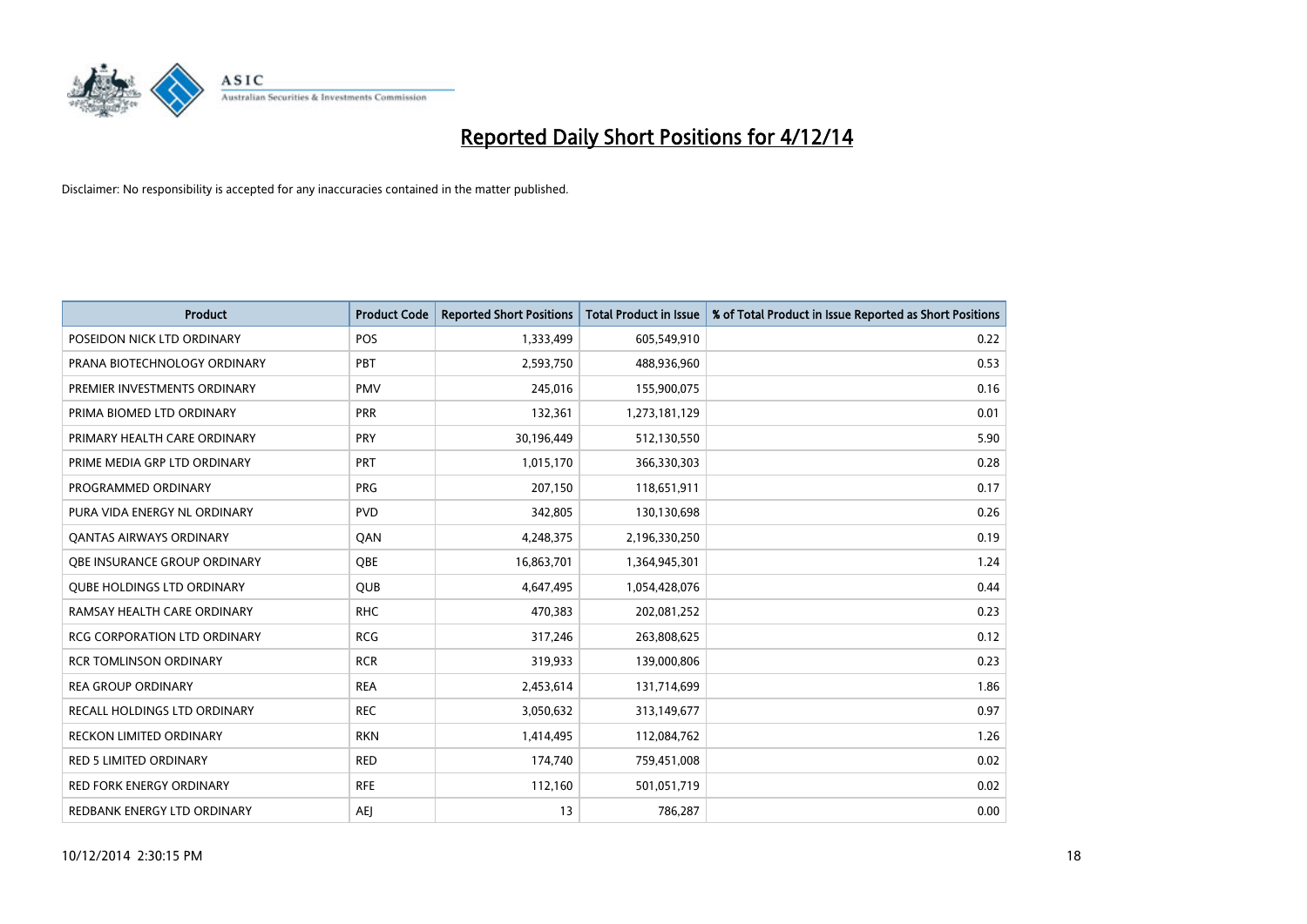

| <b>Product</b>                     | <b>Product Code</b> | <b>Reported Short Positions</b> | <b>Total Product in Issue</b> | % of Total Product in Issue Reported as Short Positions |
|------------------------------------|---------------------|---------------------------------|-------------------------------|---------------------------------------------------------|
| <b>REED RESOURCES LTD ORDINARY</b> | <b>RDR</b>          | 2,000                           | 499,453,895                   | 0.00                                                    |
| <b>REGIONAL EXPRESS ORDINARY</b>   | <b>REX</b>          | 49,559                          | 110,154,375                   | 0.04                                                    |
| REGIS HEALTHCARE LTD ORDINARY      | <b>REG</b>          | 2,590,024                       | 300,345,797                   | 0.86                                                    |
| REGIS RESOURCES ORDINARY           | <b>RRL</b>          | 55,751,181                      | 499,781,595                   | 11.16                                                   |
| RESMED INC CDI 10:1                | <b>RMD</b>          | 37,415,643                      | 1,397,522,030                 | 2.68                                                    |
| RESOLUTE MINING ORDINARY           | <b>RSG</b>          | 23,943,497                      | 641,189,223                   | 3.73                                                    |
| RESOURCE GENERATION ORDINARY       | <b>RES</b>          | 1,220                           | 581,380,338                   | 0.00                                                    |
| RETAIL FOOD GROUP ORDINARY         | <b>RFG</b>          | 5,125,283                       | 154,379,893                   | 3.32                                                    |
| REX MINERALS LIMITED ORDINARY      | <b>RXM</b>          | 1,042,802                       | 220,519,784                   | 0.47                                                    |
| RIO TINTO LIMITED ORDINARY         | <b>RIO</b>          | 6,686,591                       | 435,758,720                   | 1.53                                                    |
| ROC OIL COMPANY ORDINARY           | <b>ROC</b>          | 610,434                         | 687,618,400                   | 0.09                                                    |
| <b>ROX RESOURCES ORDINARY</b>      | <b>RXL</b>          | 5,523,255                       | 849,673,095                   | 0.65                                                    |
| ROYAL WOLF HOLDINGS ORDINARY       | <b>RWH</b>          | 209,381                         | 100,387,052                   | 0.21                                                    |
| RXP SERVICES LTD ORDINARY          | <b>RXP</b>          | 40,000                          | 136,080,420                   | 0.03                                                    |
| SAI GLOBAL LIMITED ORDINARY        | SAI                 | 838,163                         | 211,761,727                   | 0.40                                                    |
| SALMAT LIMITED ORDINARY            | <b>SLM</b>          | 104,698                         | 159,812,799                   | 0.07                                                    |
| SAMSON OIL & GAS LTD ORDINARY      | SSN                 | 14,951,700                      | 2,837,782,022                 | 0.53                                                    |
| SANDFIRE RESOURCES ORDINARY        | <b>SFR</b>          | 3,397,734                       | 155,950,968                   | 2.18                                                    |
| SANTOS LTD ORDINARY                | <b>STO</b>          | 5,712,626                       | 982,271,447                   | 0.58                                                    |
| SARACEN MINERAL ORDINARY           | SAR                 | 11,843,190                      | 792,784,738                   | 1.49                                                    |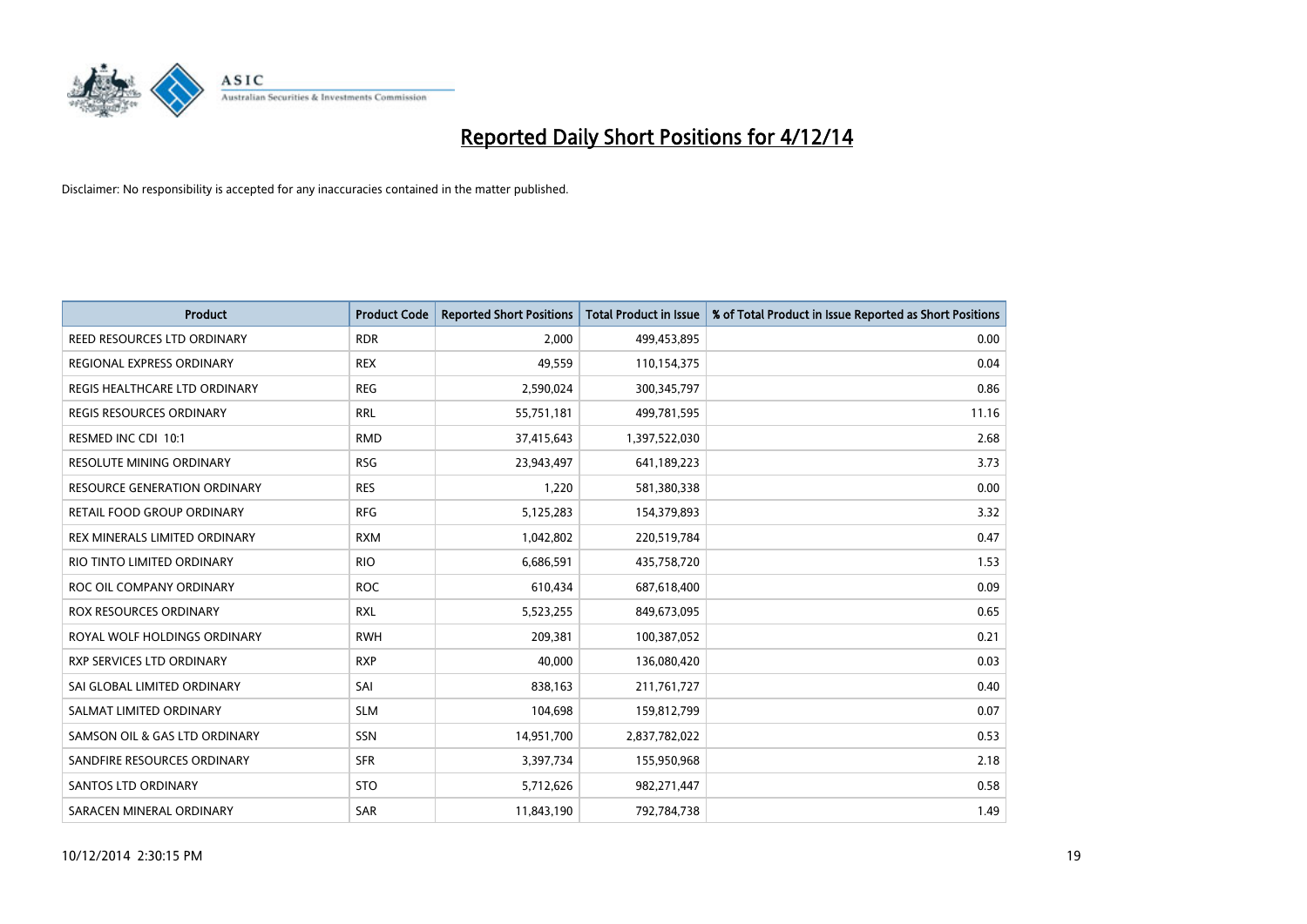

| <b>Product</b>                           | <b>Product Code</b> | <b>Reported Short Positions</b> | <b>Total Product in Issue</b> | % of Total Product in Issue Reported as Short Positions |
|------------------------------------------|---------------------|---------------------------------|-------------------------------|---------------------------------------------------------|
| SCA PROPERTY GROUP STAPLED SECURITIES    | <b>SCP</b>          | 20,160,332                      | 648,628,320                   | 3.11                                                    |
| <b>SCENTRE GRP STAPLED</b>               | SCG                 | 26,759,647                      | 5,324,296,678                 | 0.50                                                    |
| SEDGMAN LIMITED ORDINARY                 | <b>SDM</b>          | 1,128,550                       | 227,059,277                   | 0.50                                                    |
| SEEK LIMITED ORDINARY                    | <b>SEK</b>          | 10,065,953                      | 342,335,122                   | 2.94                                                    |
| SELECT HARVESTS ORDINARY                 | SHV                 | 1,139,169                       | 70.940.874                    | 1.61                                                    |
| SENEX ENERGY LIMITED ORDINARY            | <b>SXY</b>          | 55,287,574                      | 1,149,657,377                 | 4.81                                                    |
| SERVICE STREAM ORDINARY                  | <b>SSM</b>          | 30                              | 386,389,873                   | 0.00                                                    |
| SEVEN GROUP HOLDINGS ORDINARY            | <b>SVW</b>          | 5,132,812                       | 299,199,240                   | 1.72                                                    |
| SEVEN WEST MEDIA LTD ORDINARY            | <b>SWM</b>          | 14,708,747                      | 999,160,872                   | 1.47                                                    |
| SEYMOUR WHYTE LTD ORDINARY               | SWL                 | 56,371                          | 87,647,595                    | 0.06                                                    |
| SG FLEET GROUP LTD ORDINARY              | SGF                 | 53,503                          | 242,691,826                   | 0.02                                                    |
| SHINE CORPORATE ORDINARY                 | SHJ                 | 7,739                           | 172,400,081                   | 0.00                                                    |
| SIGMA PHARMACEUTICAL ORDINARY            | <b>SIP</b>          | 23,909,142                      | 1,108,086,575                 | 2.16                                                    |
| SILEX SYSTEMS ORDINARY                   | <b>SLX</b>          | 7,338,438                       | 170,467,339                   | 4.30                                                    |
| SILVER CHEF LIMITED ORDINARY             | SIV                 | 18,432                          | 29,640,865                    | 0.06                                                    |
| SILVER LAKE RESOURCE ORDINARY            | <b>SLR</b>          | 27,499,949                      | 503,233,971                   | 5.46                                                    |
| SIMS METAL MGMT LTD ORDINARY             | SGM                 | 18,181,910                      | 204,691,883                   | 8.88                                                    |
| SINGAPORE TELECOMM. CHESS DEPOSITARY INT | SGT                 | 1,385,605                       | 122,451,878                   | 1.13                                                    |
| SINO GAS ENERGY ORDINARY                 | <b>SEH</b>          | 11,698,772                      | 1,542,672,358                 | 0.76                                                    |
| SIRIUS RESOURCES NL ORDINARY             | <b>SIR</b>          | 16,257,768                      | 341,438,269                   | 4.76                                                    |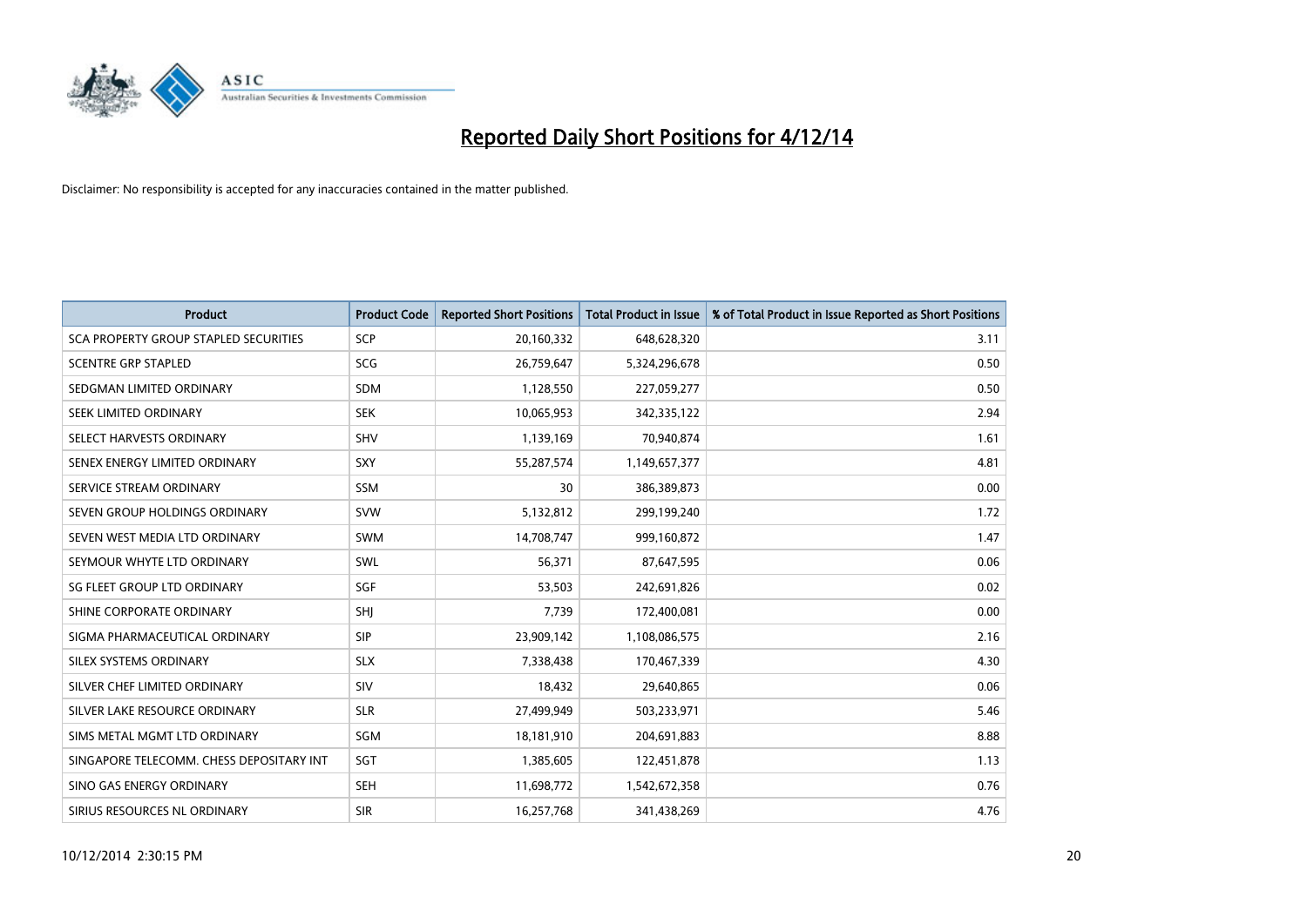

| <b>Product</b>                           | <b>Product Code</b> | <b>Reported Short Positions</b> | <b>Total Product in Issue</b> | % of Total Product in Issue Reported as Short Positions |
|------------------------------------------|---------------------|---------------------------------|-------------------------------|---------------------------------------------------------|
| SIRTEX MEDICAL ORDINARY                  | <b>SRX</b>          | 210,180                         | 56,530,231                    | 0.37                                                    |
| SKILLED GROUP LTD ORDINARY               | <b>SKE</b>          | 5,067,087                       | 235,753,791                   | 2.15                                                    |
| <b>SKY NETWORK ORDINARY</b>              | <b>SKT</b>          | 11,492,616                      | 389,139,785                   | 2.95                                                    |
| SKYCITY ENT GRP LTD ORDINARY             | <b>SKC</b>          | 8,424,067                       | 587,472,741                   | 1.43                                                    |
| <b>SLATER &amp; GORDON ORDINARY</b>      | SGH                 | 4,588,175                       | 208,695,621                   | 2.20                                                    |
| SMS MANAGEMENT, ORDINARY                 | <b>SMX</b>          | 1,245,984                       | 69,394,537                    | 1.80                                                    |
| SONIC HEALTHCARE ORDINARY                | <b>SHL</b>          | 2,649,602                       | 401,194,056                   | 0.66                                                    |
| SOUL PATTINSON (W.H) ORDINARY            | SOL                 | 38,355                          | 239,395,320                   | 0.02                                                    |
| SPARK INFRASTRUCTURE STAPLED US PROHIBT. | SKI                 | 22,556,467                      | 1,466,360,128                 | 1.54                                                    |
| SPARK NEW ZEALAND ORDINARY               | <b>SPK</b>          | 12,513,934                      | 1,834,767,958                 | 0.68                                                    |
| SPDR 200 FUND ETF UNITS                  | <b>STW</b>          | 2,146                           | 47,446,865                    | 0.00                                                    |
| SPECIALTY FASHION ORDINARY               | <b>SFH</b>          | 28,000                          | 192,236,121                   | 0.01                                                    |
| SPOTLESS GRP HLD LTD ORDINARY            | <b>SPO</b>          | 32,675,732                      | 1,098,290,178                 | 2.98                                                    |
| ST BARBARA LIMITED ORDINARY              | SBM                 | 10,268,015                      | 494,269,192                   | 2.08                                                    |
| STARPHARMA HOLDINGS ORDINARY             | SPL                 | 12,800,802                      | 319,008,325                   | 4.01                                                    |
| STEADFAST GROUP LTD ORDINARY             | SDF                 | 19,093,722                      | 503,352,992                   | 3.79                                                    |
| STHN CROSS MEDIA ORDINARY                | SXL                 | 43,053,287                      | 731,319,622                   | 5.89                                                    |
| STOCKLAND UNITS/ORD STAPLED              | SGP                 | 9,637,286                       | 2,348,746,744                 | 0.41                                                    |
| STRAITS RES LTD. ORDINARY                | <b>SRO</b>          | 20,370                          | 1,217,730,293                 | 0.00                                                    |
| STW COMMUNICATIONS ORDINARY              | SGN                 | 6,012,809                       | 409,699,000                   | 1.47                                                    |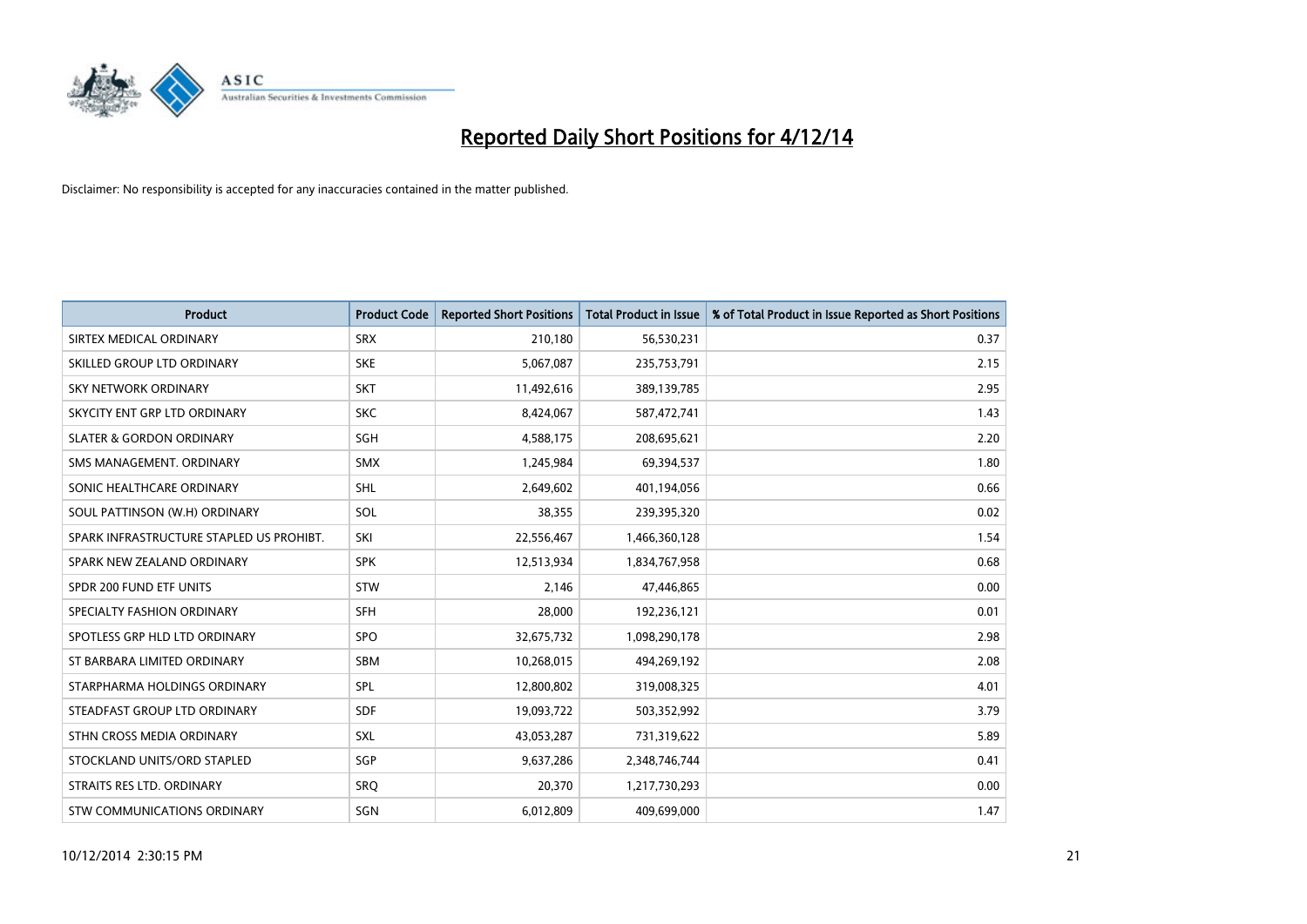

| <b>Product</b>                    | <b>Product Code</b> | <b>Reported Short Positions</b> | <b>Total Product in Issue</b> | % of Total Product in Issue Reported as Short Positions |
|-----------------------------------|---------------------|---------------------------------|-------------------------------|---------------------------------------------------------|
| <b>SUNCORP GROUP LTD ORDINARY</b> | <b>SUN</b>          | 6,318,682                       | 1,286,600,980                 | 0.49                                                    |
| SUNDANCE ENERGY ORDINARY          | <b>SEA</b>          | 1,889,693                       | 549,207,339                   | 0.34                                                    |
| SUNDANCE RESOURCES ORDINARY       | <b>SDL</b>          | 81,221,179                      | 3,082,028,456                 | 2.64                                                    |
| SUNLAND GROUP LTD ORDINARY        | <b>SDG</b>          | 112,926                         | 181,710,087                   | 0.06                                                    |
| SUPER RET REP LTD ORDINARY        | SUL                 | 16,882,817                      | 197,030,571                   | 8.57                                                    |
| SWICK MINING ORDINARY             | <b>SWK</b>          | 50,000                          | 217,643,703                   | 0.02                                                    |
| SYD AIRPORT STAPLED US PROHIBIT.  | <b>SYD</b>          | 40,262,765                      | 2,216,216,041                 | 1.82                                                    |
| SYRAH RESOURCES ORDINARY          | <b>SYR</b>          | 5,641,579                       | 164,135,076                   | 3.44                                                    |
| TABCORP HOLDINGS LTD ORDINARY     | <b>TAH</b>          | 16,674,747                      | 765,652,364                   | 2.18                                                    |
| TAP OIL LIMITED ORDINARY          | <b>TAP</b>          | 115,305                         | 243,186,639                   | 0.05                                                    |
| TASSAL GROUP LIMITED ORDINARY     | <b>TGR</b>          | 129,871                         | 146,897,115                   | 0.09                                                    |
| <b>TATTS GROUP LTD ORDINARY</b>   | <b>TTS</b>          | 28,391,718                      | 1,445,759,948                 | 1.96                                                    |
| TECHNOLOGY ONE ORDINARY           | <b>TNE</b>          | 3,167,612                       | 309,044,455                   | 1.02                                                    |
| TELSTRA CORPORATION, ORDINARY     | <b>TLS</b>          | 40,932,955                      | 12,225,655,836                | 0.33                                                    |
| TEN NETWORK HOLDINGS ORDINARY     | <b>TEN</b>          | 135,076,028                     | 2,630,984,596                 | 5.13                                                    |
| TERANGA GOLD CORP CDI 1:1         | <b>TGZ</b>          | 1,375                           | 72,850,029                    | 0.00                                                    |
| TFS CORPORATION LTD ORDINARY      | <b>TFC</b>          | 9,254,148                       | 326,983,445                   | 2.83                                                    |
| THE PAS GROUP LTD ORDINARY        | <b>PGR</b>          | 3,397                           | 136,690,860                   | 0.00                                                    |
| THE REJECT SHOP ORDINARY          | <b>TRS</b>          | 2,201,866                       | 28,844,648                    | 7.63                                                    |
| THINK CHILDCARE EDU ORDINARY      | <b>TNK</b>          | 412,238                         | 39,600,000                    | 1.04                                                    |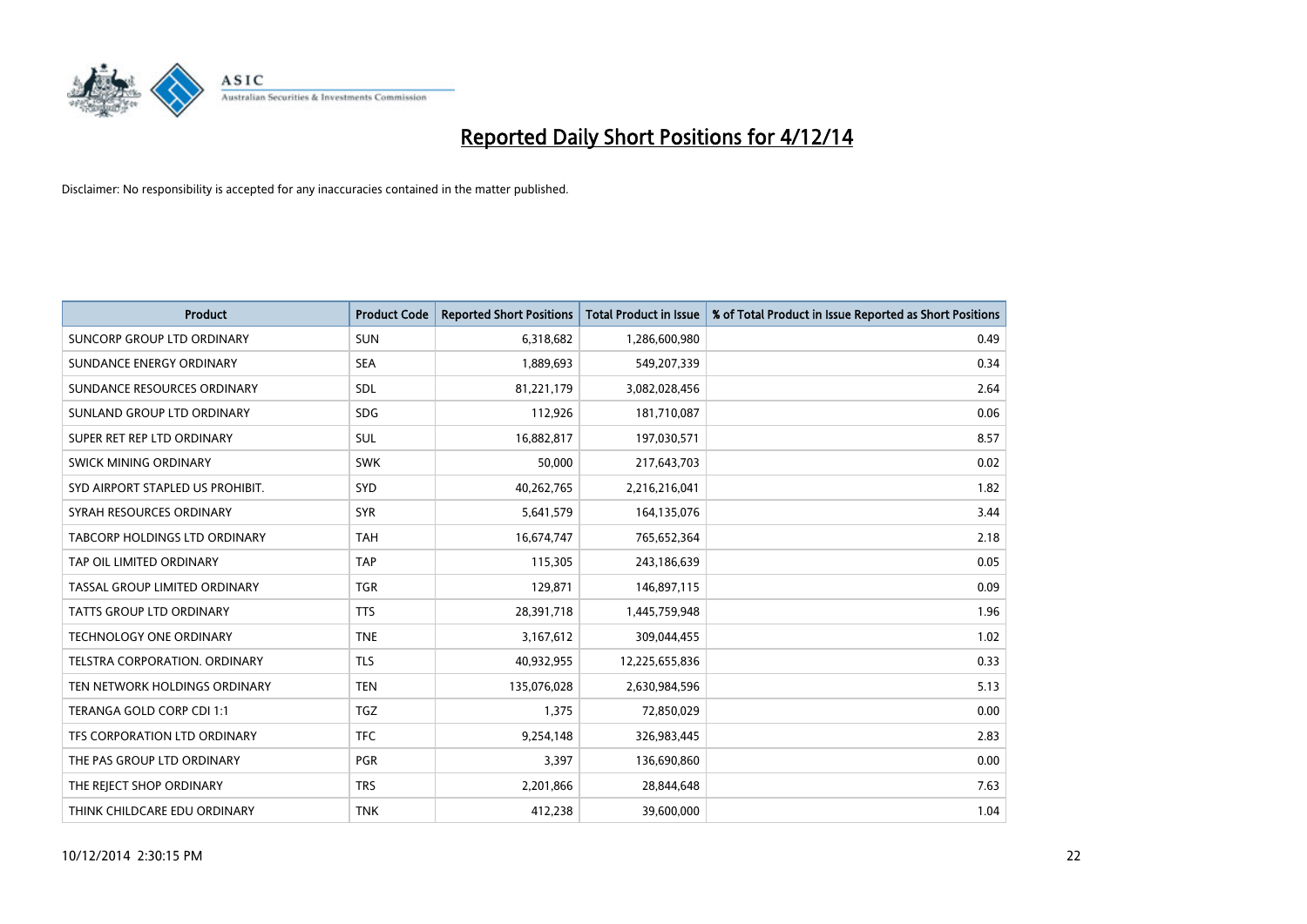

| <b>Product</b>                       | <b>Product Code</b> | <b>Reported Short Positions</b> | <b>Total Product in Issue</b> | % of Total Product in Issue Reported as Short Positions |
|--------------------------------------|---------------------|---------------------------------|-------------------------------|---------------------------------------------------------|
| THORN GROUP LIMITED ORDINARY         | <b>TGA</b>          | 363,353                         | 150,634,985                   | 0.24                                                    |
| TIGER RESOURCES ORDINARY             | <b>TGS</b>          | 10,444,844                      | 1,143,541,406                 | 0.91                                                    |
| TOLL HOLDINGS LTD ORDINARY           | <b>TOL</b>          | 26,100,534                      | 717,437,878                   | 3.64                                                    |
| TORO ENERGY LIMITED ORDINARY         | <b>TOE</b>          | 30,560                          | 1,568,545,041                 | 0.00                                                    |
| TOX FREE SOLUTIONS ORDINARY          | <b>TOX</b>          | 2,105,751                       | 133,752,359                   | 1.57                                                    |
| TPG TELECOM LIMITED ORDINARY         | <b>TPM</b>          | 10,768,803                      | 793,808,141                   | 1.36                                                    |
| TRADE ME GROUP ORDINARY              | <b>TME</b>          | 4,947,569                       | 396,830,595                   | 1.25                                                    |
| TRANSFIELD SERVICES ORDINARY         | <b>TSE</b>          | 7,126,264                       | 512,457,716                   | 1.39                                                    |
| TRANSPACIFIC INDUST, ORDINARY        | <b>TPI</b>          | 28,048,784                      | 1,579,648,778                 | 1.78                                                    |
| TRANSURBAN GROUP TRIPLE STAPLED SEC. | <b>TCL</b>          | 25,790,743                      | 1,906,390,878                 | 1.35                                                    |
| TREASURY GROUP ORDINARY              | <b>TRG</b>          | 86,498                          | 23,697,498                    | 0.37                                                    |
| TREASURY WINE ESTATE ORDINARY        | <b>TWE</b>          | 8,841,217                       | 651,261,403                   | 1.36                                                    |
| TRITON MIN LTD ORDINARY              | <b>TON</b>          | 90,145                          | 310,101,731                   | 0.03                                                    |
| TROY RESOURCES LTD ORDINARY          | <b>TRY</b>          | 7,091,595                       | 195,265,161                   | 3.63                                                    |
| UGL LIMITED ORDINARY                 | UGL                 | 20,458,731                      | 166,511,240                   | 12.29                                                   |
| UNILIFE CORPORATION CDI 6:1          | <b>UNS</b>          | 120,000                         | 275,193,858                   | 0.04                                                    |
| UNITY MINING LTD ORDINARY            | <b>UML</b>          | 319,871                         | 1,133,122,711                 | 0.03                                                    |
| UXC LIMITED ORDINARY                 | <b>UXC</b>          | 3,297,346                       | 331,468,991                   | 0.99                                                    |
| <b>VEDA GROUP LTD ORDINARY</b>       | <b>VED</b>          | 13,264,569                      | 842,055,406                   | 1.58                                                    |
| <b>VENTURE MINERALS ORDINARY</b>     | <b>VMS</b>          | 238,000                         | 287,320,170                   | 0.08                                                    |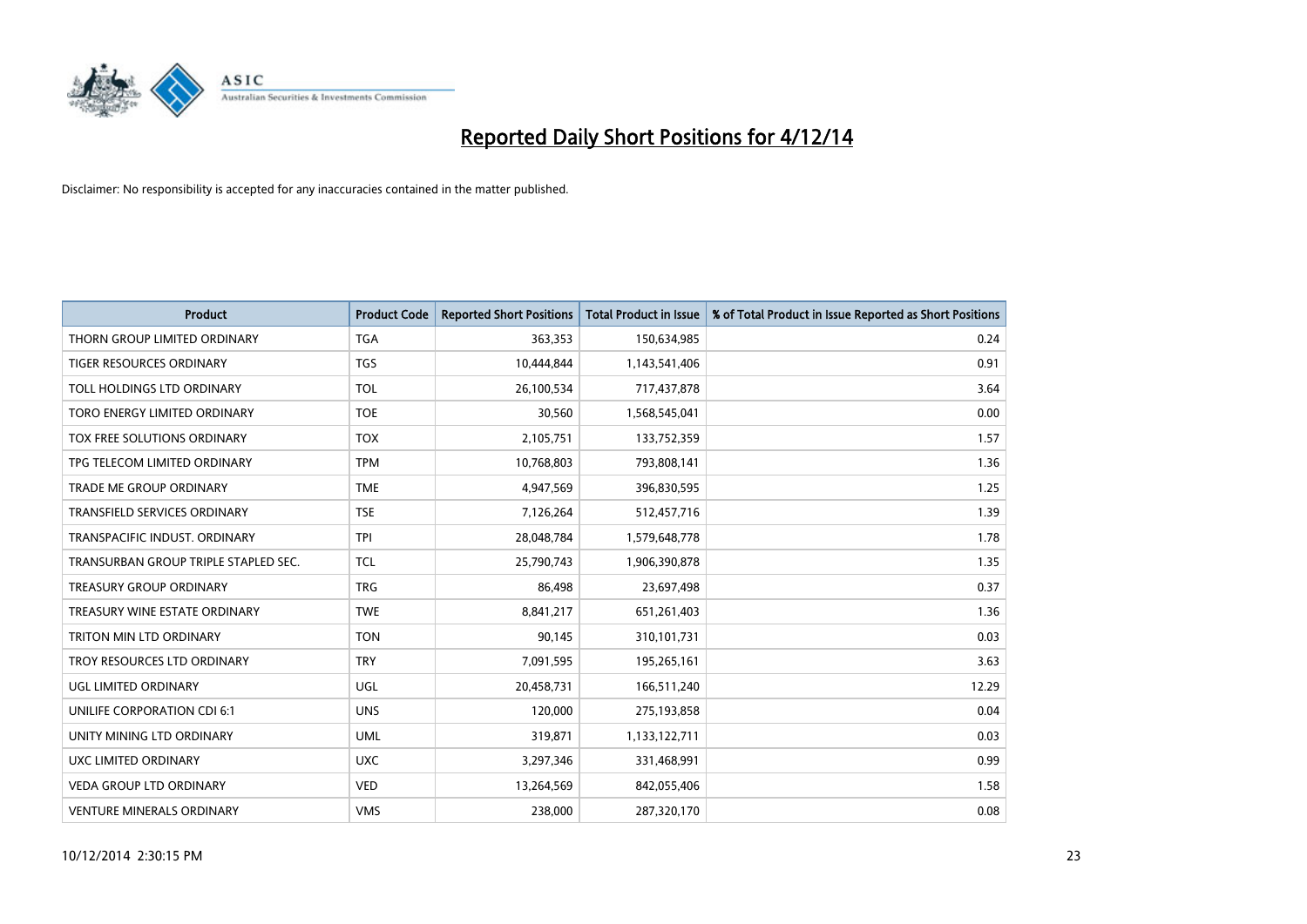

| <b>Product</b>                         | <b>Product Code</b> | <b>Reported Short Positions</b> | <b>Total Product in Issue</b> | % of Total Product in Issue Reported as Short Positions |
|----------------------------------------|---------------------|---------------------------------|-------------------------------|---------------------------------------------------------|
| <b>VILLAGE ROADSHOW LTD ORDINARY</b>   | <b>VRL</b>          | 1,006,385                       | 159,509,459                   | 0.63                                                    |
| <b>VIRGIN AUS HLDG LTD ORDINARY</b>    | <b>VAH</b>          | 42,271,821                      | 3,524,912,131                 | 1.20                                                    |
| <b>VIRTUS HEALTH LTD ORDINARY</b>      | <b>VRT</b>          | 5,587,625                       | 79,885,938                    | 6.99                                                    |
| <b>VISION EYE INSTITUTE ORDINARY</b>   | <b>VEI</b>          | 1,586,666                       | 178,737,431                   | 0.89                                                    |
| <b>VOCATION LTD ORDINARY</b>           | <b>VET</b>          | 10,223,212                      | 230,000,000                   | 4.44                                                    |
| <b>VOCUS COMMS LTD ORDINARY</b>        | <b>VOC</b>          | 679,968                         | 104,803,018                   | 0.65                                                    |
| WARRNAMBOOL CHEESE ORDINARY            | <b>WCB</b>          | 19                              | 56,098,797                    | 0.00                                                    |
| <b>WATPAC LIMITED ORDINARY</b>         | <b>WTP</b>          | 2,111,141                       | 189,258,397                   | 1.12                                                    |
| <b>WDS LIMITED ORDINARY</b>            | <b>WDS</b>          | 592,915                         | 144,740,614                   | 0.41                                                    |
| WEBIET LIMITED ORDINARY                | <b>WEB</b>          | 1,426,752                       | 79,397,959                    | 1.80                                                    |
| WESFARMERS LIMITED DEFERRED SETTLEMENT | <b>WESDD</b>        | 3,024,579                       | 1,123,496,295                 | 0.27                                                    |
| <b>WESFARMERS LIMITED ORDINARY</b>     | <b>WES</b>          | 4,797,091                       | 1,143,274,951                 | 0.42                                                    |
| <b>WESTERN AREAS LTD ORDINARY</b>      | <b>WSA</b>          | 17,753,664                      | 232,580,131                   | 7.63                                                    |
| WESTERN DESERT RES. ORDINARY           | <b>WDR</b>          | 2,490,070                       | 620,049,919                   | 0.40                                                    |
| WESTERN DESERT RES. RIGHTS 31-MAR-14   | <b>WDRR</b>         | 17,835                          | 120,009,662                   | 0.01                                                    |
| <b>WESTFIELD CORP STAPLED</b>          | <b>WFD</b>          | 5,301,060                       | 2,078,089,686                 | 0.26                                                    |
| WESTFIELD GROUP ORD/UNIT STAPLED SEC   | <b>WDC</b>          | 945,234                         | 2,078,089,686                 | 0.05                                                    |
| <b>WESTPAC BANKING CORP ORDINARY</b>   | <b>WBC</b>          | 37,545,233                      | 3,109,048,309                 | 1.21                                                    |
| WHITE ENERGY COMPANY ORDINARY          | <b>WEC</b>          | 31,950                          | 328,374,494                   | 0.01                                                    |
| WHITEHAVEN COAL ORDINARY               | <b>WHC</b>          | 91,315,551                      | 1,025,760,027                 | 8.90                                                    |